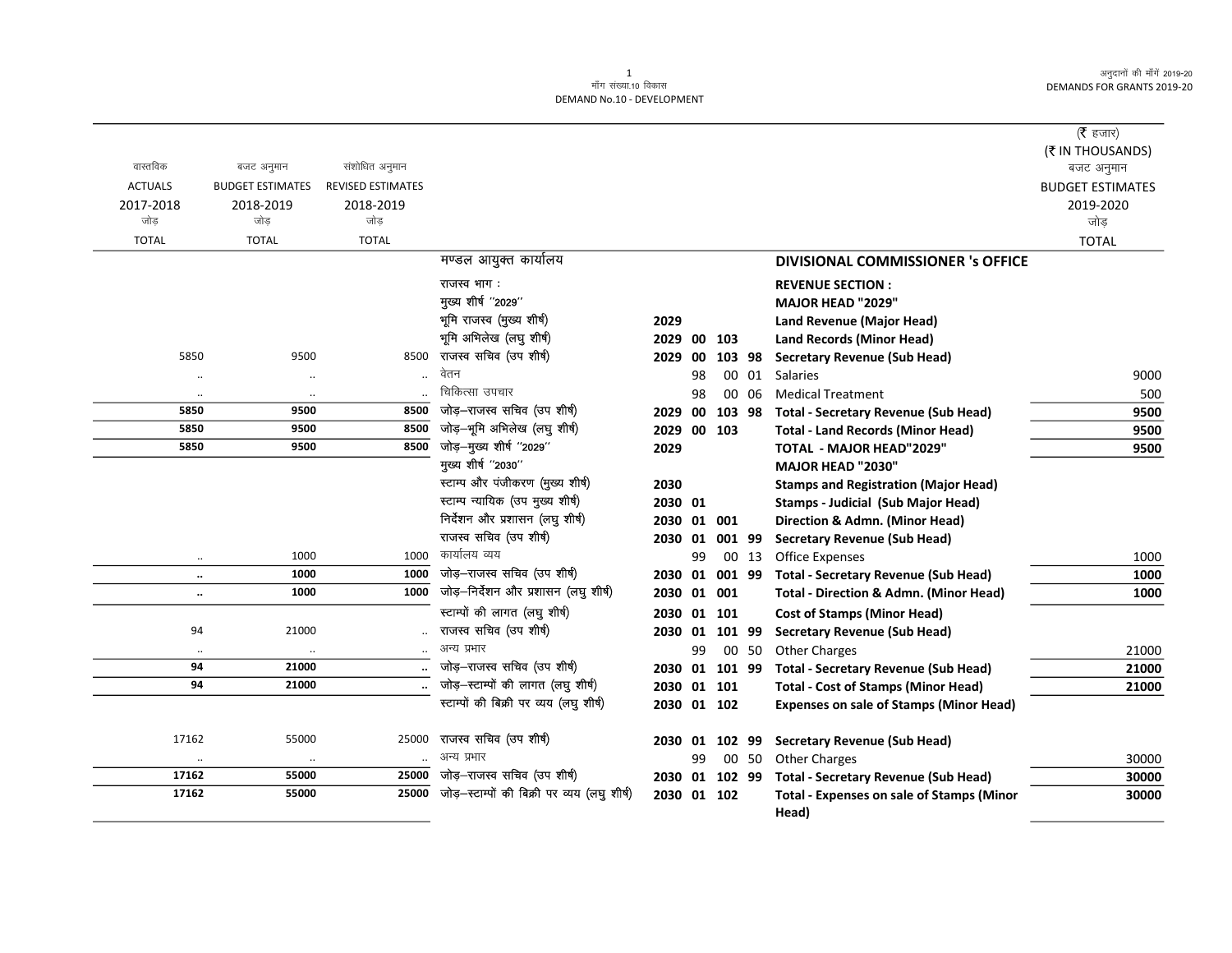|                |                         |                          |                                              |                |    |        |       |                                                           | (रै हजार)               |
|----------------|-------------------------|--------------------------|----------------------------------------------|----------------|----|--------|-------|-----------------------------------------------------------|-------------------------|
|                |                         |                          |                                              |                |    |        |       |                                                           | (そ IN THOUSANDS)        |
| वास्तविक       | बजट अनुमान              | संशोधित अनुमान           |                                              |                |    |        |       |                                                           | बजट अनुमान              |
| <b>ACTUALS</b> | <b>BUDGET ESTIMATES</b> | <b>REVISED ESTIMATES</b> |                                              |                |    |        |       |                                                           | <b>BUDGET ESTIMATES</b> |
| 2017-2018      | 2018-2019               | 2018-2019                |                                              |                |    |        |       |                                                           | 2019-2020               |
| जोड            | जोड                     | जोड                      |                                              |                |    |        |       |                                                           | जोड़                    |
| <b>TOTAL</b>   | <b>TOTAL</b>            | <b>TOTAL</b>             |                                              |                |    |        |       |                                                           | <b>TOTAL</b>            |
| 17256          | 77000                   |                          | 26000 जोड़- स्टाम्प न्यायिक (उप मुख्य शीर्ष) | 2030 01        |    |        |       | Total - Stamps - Judicial (Sub Major Head)                | 52000                   |
|                |                         |                          | स्टाम्प-गैर अदालती (उप मुख्य शीर्ष)          | 2030 02        |    |        |       | <b>Stamps- Non Judicial (Sub Major Head)</b>              |                         |
|                |                         |                          | स्टाम्पों की बिक्री पर व्यय (लघु शीर्ष)      | 2030 02 102    |    |        |       | <b>Expenses on sale of Stamps (Minor Head)</b>            |                         |
| 422692         | 250000                  | 250000                   | राजस्व सचिव (उप शीर्ष)                       | 2030 02 102 99 |    |        |       | <b>Secretary Revenue (Sub Head)</b>                       |                         |
| $\ddotsc$      | $\cdot\cdot$            |                          | अन्य प्रभार                                  |                | 99 |        | 00 50 | <b>Other Charges</b>                                      | 250000                  |
| 422692         | 250000                  | 250000                   | जोड़-राजस्व सचिव (उप शीर्ष)                  | 2030 02 102 99 |    |        |       | <b>Total - Secretary Revenue (Sub Head)</b>               | 250000                  |
| 422692         | 250000                  | 250000                   | जोड़-स्टाम्पों की बिक्री पर व्यय (लघु शीर्ष) | 2030 02 102    |    |        |       | <b>Total - Expenses on sale of Stamps (Minor</b><br>Head) | 250000                  |
| 422692         | 250000                  | 250000                   | जोड़- स्टाम्प-गैर अदालती (उप मुख्य शीर्ष)    | 2030 02        |    |        |       | Total - Stamps- Non Judicial (Sub Major<br>Head)          | 250000                  |
|                |                         |                          | पंजीकरण (उप मुख्य शीर्ष)                     | 2030 03        |    |        |       | <b>Registration (Sub Major Head)</b>                      |                         |
|                |                         |                          | निर्देशन और प्रकाशन (लघु शीर्ष)              | 2030 03        |    | 001    |       | Direction & Admn. (Minor Head)                            |                         |
|                |                         |                          | राजस्व सचिव (उप शीर्ष)                       | 2030 03        |    | 001 99 |       | <b>Secretary Revenue (Sub Head)</b>                       |                         |
| 16784          | 21000                   | 15000                    | वेतन                                         |                | 99 |        | 00 01 | Salaries                                                  | 18000                   |
| 16784          | 21000                   | 15000                    | जोड़-राजस्व सचिव (उप शीर्ष)                  | 2030 03        |    | 001 99 |       | <b>Total - Secretary Revenue (Sub Head)</b>               | 18000                   |
|                |                         |                          | कर संग्रह में स्थानीय निकायों का अंश (उप     | 2030 03 001 90 |    |        |       | Share of Local Bodies against tax                         |                         |
|                |                         |                          | शीर्ष)                                       |                |    |        |       | collections (Sub Head)                                    |                         |
|                |                         |                          | नई दिल्ली नगर परिषद को कर संग्रह में         |                | 90 | 98     |       | <b>Grant in aid to New Delhi Muncipal</b>                 |                         |
|                |                         |                          | अंश के लिए सहायता अनुदान                     |                |    |        |       | <b>Council in lieu of shares in Taxes</b>                 |                         |
| 694202         | 700000                  | 550000                   | सहायता अनुदान–सामान्य                        |                | 90 |        | 98 31 | Grants-in-aid-General                                     |                         |
| 694202         | 700000                  |                          | $550000$ जोड़-नई दिल्ली नगर परिषद को कर      |                | 90 | 98     |       | <b>Total: Grant in aid to New Delhi Muncipal</b>          |                         |
|                |                         |                          | संग्रह में अंश के लिए सहायता अनुदान          |                |    |        |       | <b>Council in lieu of shares in Taxes</b>                 |                         |
|                |                         |                          | उत्तरी दिल्ली नगर निगम को कर संग्रह में      |                | 90 | 95     |       | Grant in aid to North Delhi Municipal                     |                         |
|                |                         |                          | अंश के लिए सहायता अनुदान                     |                |    |        |       | Corporation in lieu of shares in Taxes                    |                         |
| 3779538        | 6500000                 | 5170000                  | सहायता अनुदान–सामान्य                        |                | 90 |        | 95 31 | Grants-in-aid-General                                     |                         |
| 3779538        | 6500000                 | 5170000                  | जोड़-उत्तरी दिल्ली नगर निगम को कर            |                | 90 | 95     |       | <b>Total: Grant in aid to North Delhi</b>                 |                         |
|                |                         |                          | संग्रह में अंश के लिए सहायता अनुदान          |                |    |        |       | <b>Municipal Corporation in lieu of shares in</b>         |                         |
|                |                         |                          |                                              |                |    |        |       | <b>Taxes</b>                                              |                         |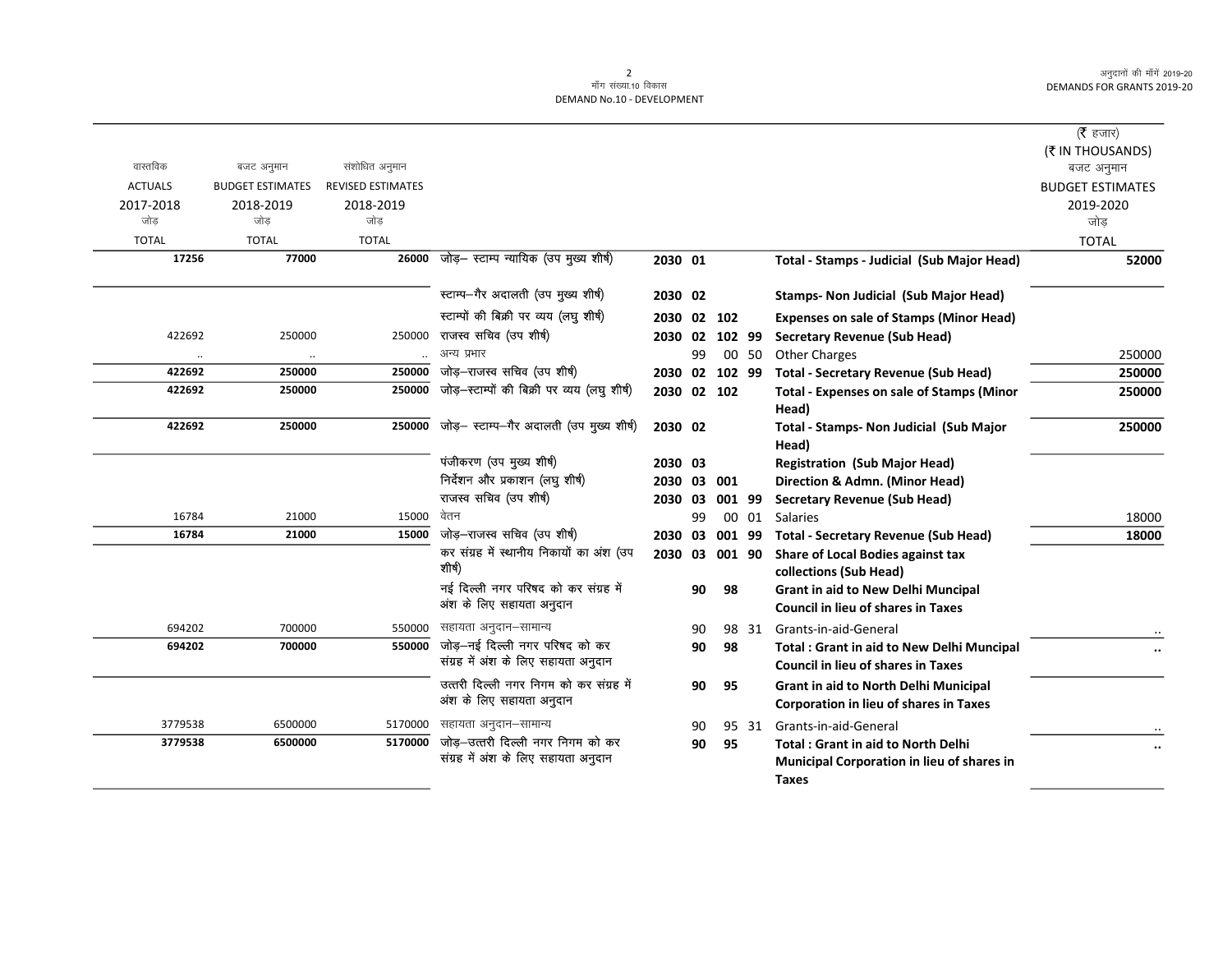| वास्तविक       | बजट अनुमान              | संशोधित अनुमान           |                                                                          |                |    |        |       |                                                    | ( $\bar{\tau}$ हजार)<br>(₹ IN THOUSANDS)<br>बजट अनुमान |
|----------------|-------------------------|--------------------------|--------------------------------------------------------------------------|----------------|----|--------|-------|----------------------------------------------------|--------------------------------------------------------|
| <b>ACTUALS</b> | <b>BUDGET ESTIMATES</b> | <b>REVISED ESTIMATES</b> |                                                                          |                |    |        |       |                                                    | <b>BUDGET ESTIMATES</b>                                |
| 2017-2018      | 2018-2019               | 2018-2019                |                                                                          |                |    |        |       |                                                    | 2019-2020                                              |
| जोड            | जोड                     | जोड                      |                                                                          |                |    |        |       |                                                    | जोड़                                                   |
| <b>TOTAL</b>   | <b>TOTAL</b>            | <b>TOTAL</b>             |                                                                          |                |    |        |       |                                                    | <b>TOTAL</b>                                           |
|                |                         |                          | दक्षिण दिल्ली नगर निगम को कर संग्रह में                                  |                | 90 | 94     |       | Grant in aid to South Delhi Municipal              |                                                        |
|                |                         |                          | अंश के लिए सहायता अनुदान                                                 |                |    |        |       | Corporation in lieu of shares in Taxes             |                                                        |
|                |                         |                          |                                                                          |                |    |        |       |                                                    |                                                        |
| 6252734        | 8000000                 | 6380000                  | सहायता अनुदान–सामान्य                                                    |                | 90 |        |       | 94 31 Grants-in-aid-General                        |                                                        |
| 6252734        | 8000000                 | 6380000                  | जोड़-दक्षिण दिल्ली नगर निगम को कर                                        |                | 90 | 94     |       | <b>Total: Grant in aid to South Delhi</b>          |                                                        |
|                |                         |                          | संग्रह में अंश के लिए सहायता अनुदान                                      |                |    |        |       | Municipal Corporation in lieu of shares in         |                                                        |
|                |                         |                          |                                                                          |                |    |        |       | Taxes                                              |                                                        |
|                |                         |                          | पूर्वी दिल्ली नगर निगम को कर संग्रह में                                  |                | 90 | 93     |       | Grant in aid to East Delhi Municipal               |                                                        |
|                |                         |                          | अंश के लिए सहायता अनुदान                                                 |                |    |        |       | <b>Corporation in lieu of shares in Taxes</b>      |                                                        |
|                |                         |                          |                                                                          |                |    |        |       |                                                    |                                                        |
| 1395292        | 1750000                 | 1400000                  | सहायता अनुदान–सामान्य                                                    |                | 90 |        |       | 93 31 Grants-in-aid-General                        |                                                        |
| 1395292        | 1750000                 | 1400000                  | जोड़-पूर्वी दिल्ली नगर निगम को कर<br>संग्रह में अंश के लिए सहायता अनुदान |                | 90 | 93     |       | <b>Total: Grant in aid to East Delhi Municipal</b> | $\ddot{\phantom{0}}\phantom{0}\bullet$                 |
|                |                         |                          |                                                                          |                |    |        |       | Corporation in lieu of shares in Taxes             |                                                        |
| 12121766       | 16950000                | 13500000                 | जोड़-कर संग्रह में स्थानीय निकायों का                                    | 2030 03 001 90 |    |        |       | <b>Total - Share of Local Bodies against tax</b>   |                                                        |
|                |                         |                          | अंश (उप शीर्ष)                                                           |                |    |        |       | collections (Sub Head)                             |                                                        |
| 12138550       | 16971000                | 13515000                 | जोड़-निर्देशन और प्रकाशन (लघु शीर्ष)                                     | 2030 03 001    |    |        |       | <b>Total - Direction &amp; Admn. (Minor Head)</b>  | 18000                                                  |
|                |                         |                          |                                                                          |                |    |        |       |                                                    |                                                        |
| 12138550       | 16971000                | 13515000                 | जोड़- पंजीकरण (उप मुख्य शीर्ष)                                           | 2030 03        |    |        |       | <b>Total - Registration (Sub Major Head)</b>       | 18000                                                  |
| 12578498       | 17298000                | 13791000                 | जोड़-मुख्य शीर्ष "2030"                                                  | 2030           |    |        |       | <b>TOTAL - MAJOR HEAD"2030"</b>                    | 320000                                                 |
|                |                         |                          | मुख्य शीर्ष "2052"                                                       |                |    |        |       | MAJOR HEAD "2052"                                  |                                                        |
|                |                         |                          | सचिवालय सामान्य सेवायें (मुख्य शीर्ष)                                    | 2052           |    |        |       | <b>Secretariat General Services (Major Head)</b>   |                                                        |
|                |                         |                          |                                                                          |                |    |        |       |                                                    |                                                        |
|                |                         |                          | सचिवालय (लघु शीर्ष)                                                      | 2052 00        |    | 090    |       | <b>Secretariat (Minor Head)</b>                    |                                                        |
|                |                         |                          | दिल्ली बक्फ बोर्ड को सहायता अनुदान                                       | 2052 00        |    | 090 48 |       | Grant-in-aid to Delhi Wakf Board (Sub              |                                                        |
|                |                         |                          | (उपशीर्ष)                                                                |                |    |        |       | Head)                                              |                                                        |
| 24000          | 3000                    | 3000                     | सहायता अनुदान–सामान्य                                                    |                | 48 |        | 00 31 | Grants-in-aid-General                              | 3000                                                   |
| 26000          | 70000                   | 90000                    | सहायता अनुदान–वेतन<br>जोड़-दिल्ली बक्फ बोर्ड को सहायता                   |                | 48 |        | 00 36 | Grants-in-aid-Salaries                             | 370000                                                 |
| 50000          | 73000                   | 93000                    | अनुदान (उप शीर्ष)                                                        | 2052 00        |    | 090 48 |       | Total - Grant-in-aid to Delhi Wakf Board           | 373000                                                 |
| 50000          | 73000                   | 93000                    | जोड़-सचिवालय (लघु शीर्ष)                                                 | 2052 00 090    |    |        |       | (Sub Head)                                         | 373000                                                 |
|                |                         |                          |                                                                          |                |    |        |       | <b>Total - Secretariat (Minor Head)</b>            |                                                        |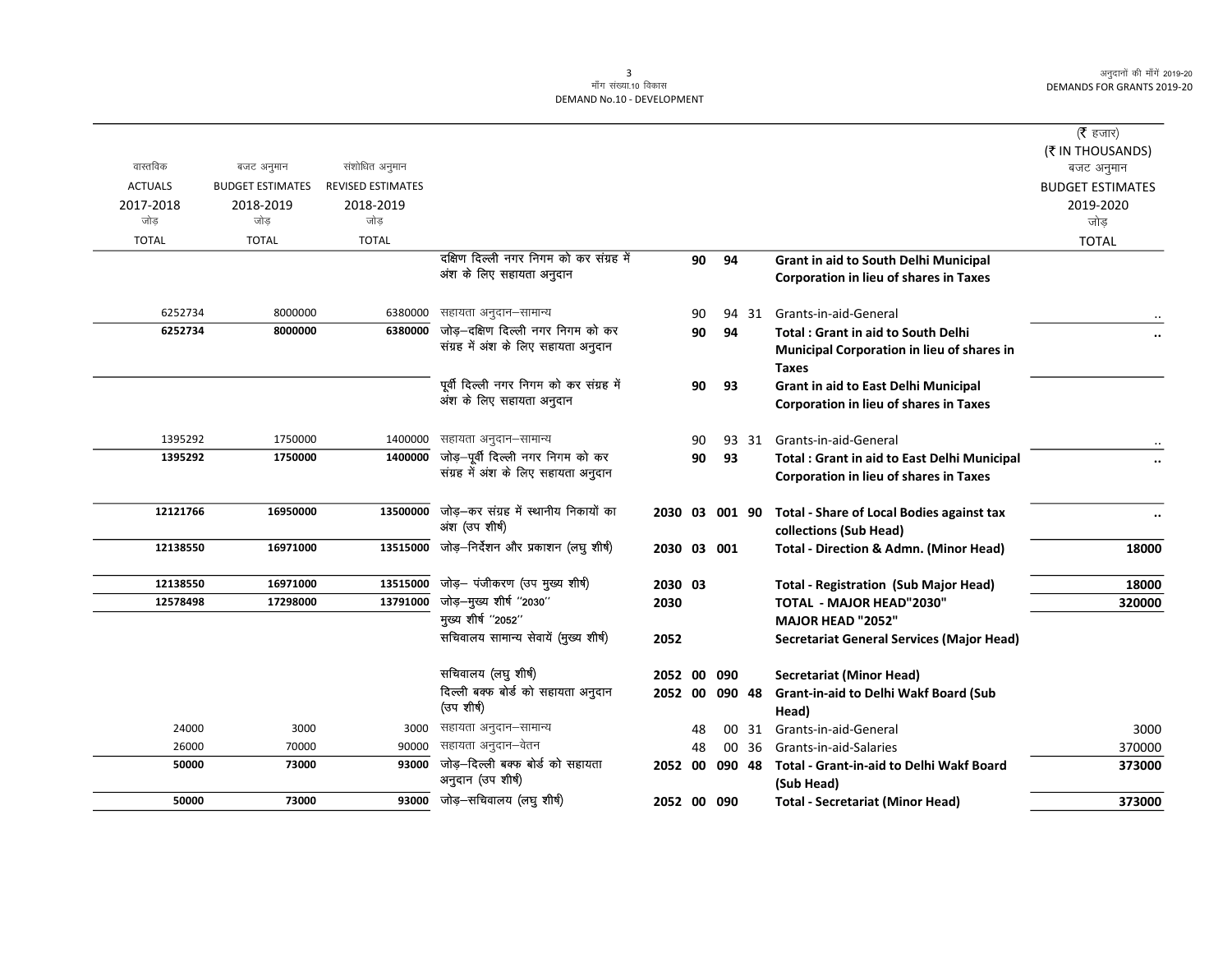### .<br>माँग संख्या.10 विकास DEMAND No.10 - DEVELOPMENT

|                       |                         |                          |                                                             |                 |          |                |                 |                                                                               | ( $\bar{\tau}$ हजार)    |
|-----------------------|-------------------------|--------------------------|-------------------------------------------------------------|-----------------|----------|----------------|-----------------|-------------------------------------------------------------------------------|-------------------------|
|                       |                         |                          |                                                             |                 |          |                |                 |                                                                               | (₹ IN THOUSANDS)        |
| वास्तविक              | बजट अनुमान              | संशोधित अनुमान           |                                                             |                 |          |                |                 |                                                                               | बजट अनुमान              |
| <b>ACTUALS</b>        | <b>BUDGET ESTIMATES</b> | <b>REVISED ESTIMATES</b> |                                                             |                 |          |                |                 |                                                                               | <b>BUDGET ESTIMATES</b> |
| 2017-2018             | 2018-2019               | 2018-2019<br>जोड         |                                                             |                 |          |                |                 |                                                                               | 2019-2020               |
| जोड़                  | जोड                     |                          |                                                             |                 |          |                |                 |                                                                               | जोड़                    |
| <b>TOTAL</b><br>50000 | <b>TOTAL</b><br>73000   | <b>TOTAL</b><br>93000    | जोड़-मुख्य शीर्ष "2052"                                     |                 |          |                |                 |                                                                               | <b>TOTAL</b>            |
|                       |                         |                          | मुख्य शीर्ष "2053"                                          | 2052            |          |                |                 | TOTAL - MAJOR HEAD"2052"                                                      | 373000                  |
|                       |                         |                          | जिला प्रशासन (मुख्य शीर्ष)                                  |                 |          |                |                 | MAJOR HEAD "2053"                                                             |                         |
|                       |                         |                          | जिला स्थापना (लघु शीर्ष)                                    | 2053<br>2053 00 |          |                |                 | <b>District Administration (Major Head)</b>                                   |                         |
|                       |                         |                          | राजस्व सचिव (उप शीर्ष)                                      |                 |          | 093            |                 | <b>District Establishment (Minor Head)</b>                                    |                         |
| 97021                 | 120000                  | 110000                   | वेतन                                                        | 2053 00         | 95       |                | 093 95<br>00 01 | <b>Secretary Revenue (Sub Head)</b><br>Salaries                               | 120000                  |
|                       | 5000                    | 2000                     | मजदूरी                                                      |                 | 95       |                | 02              |                                                                               | 3000                    |
| $\ddotsc$<br>19       | 200                     | 200                      | समयोपरि भत्ता                                               |                 |          | 00             |                 | Wages                                                                         |                         |
| 3457                  | 5800                    | 5800                     | चिकित्सा उपचार                                              |                 | 95       | 00             | 03<br>06        | O.T.A.<br><b>Medical Treatment</b>                                            | 200                     |
| 251                   | 950                     | 950                      | घरेलू यात्रा व्यय                                           |                 | 95<br>95 | 00             | 00 11           |                                                                               | 5800<br>950             |
|                       | 224                     | 224                      | विदेश यात्रा व्यय                                           |                 | 95       |                | 00 12           | <b>Domestic Travel Expenses</b><br><b>Foreign Travel Expenses</b>             | 254                     |
| $\ddotsc$             |                         |                          | कार्यालय व्यय                                               |                 | 95       |                | 00 13           | <b>Office Expenses</b>                                                        |                         |
| 629546                | 145000                  | 185000                   | स्वीकृत                                                     |                 |          |                |                 | Voted                                                                         | 220000                  |
| 200                   | 600                     | 600                      | भारित                                                       |                 |          |                |                 | Charged                                                                       | 600                     |
|                       |                         |                          | सूचना तकनीक                                                 |                 | 95       | 99             |                 | <b>Information Technology</b>                                                 |                         |
| 18800                 | 50000                   | 25000                    | कार्यालय व्यय                                               |                 | 95       |                | 99 13           | <b>Office Expenses</b>                                                        | 50000                   |
| 749294                | 327774                  | 329774                   | जोड़-राजस्व सचिव (उप शीर्ष)                                 |                 |          |                |                 | 2053 00 093 95 Total - Secretary Revenue (Sub Head)                           | 400804                  |
| 749094                | 327174                  | 329174                   | स्वीकृत                                                     |                 |          |                |                 | Voted                                                                         | 400204                  |
| 200                   | 600                     | 600                      | भारित                                                       |                 |          |                |                 | Charged                                                                       | 600                     |
|                       |                         |                          | मुख्यमंत्री तीर्थ यात्रा (उप शीर्ष)                         | 2053 00         |          | 093 83         |                 | Mukhyamantari Teerth Yatra (Sub Head)                                         |                         |
| $\ddotsc$             | 530000                  |                          | 814500 अन्य प्रभार                                          |                 | 83       |                | 00 50           | <b>Other Charges</b>                                                          | 815000                  |
| $\ddot{\phantom{a}}$  | 530000                  | 814500                   | जोड़-मुख्यमंत्री तीर्थ यात्रा (उप शीर्ष)                    |                 |          | 2053 00 093 83 |                 | Total - Mukhyamantari Teerth Yatra (Sub                                       | 815000                  |
|                       |                         |                          |                                                             |                 |          |                |                 | Head)                                                                         |                         |
|                       |                         |                          | विभिन्न धार्मिक गतिविधियों के लिए सेवाएं                    |                 |          |                |                 | 2053 00 093 82 Services for Various Religious Activities                      |                         |
|                       |                         |                          | (उप शीर्ष)                                                  |                 |          |                |                 | (Sub Head)                                                                    |                         |
| $\ldots$              | 300000                  | 600000                   | अन्य प्रभार                                                 |                 | 82       |                | 00 50           | <b>Other Charges</b>                                                          | 500000                  |
| $\ddot{\phantom{a}}$  | 300000                  | 600000                   | जोड़–विभिन्न धार्मिक गतिविधियों के लिए<br>सेवाएं (उप शीर्ष) | 2053 00 093 82  |          |                |                 | <b>Total - Services for Various Religious</b><br><b>Activities (Sub Head)</b> | 500000                  |
| 749294                | 1157774                 | 1744274                  | जोड़-जिला स्थापना (लघु शीर्ष)                               | 2053 00 093     |          |                |                 | <b>Total - District Establishment (Minor Head)</b>                            | 1715804                 |
|                       |                         |                          |                                                             |                 |          |                |                 |                                                                               |                         |
| 749094                | 1157174                 | 1743674                  | स्वीकृत                                                     |                 |          |                |                 | <b>Voted</b>                                                                  | 1715204                 |

 $\overline{4}$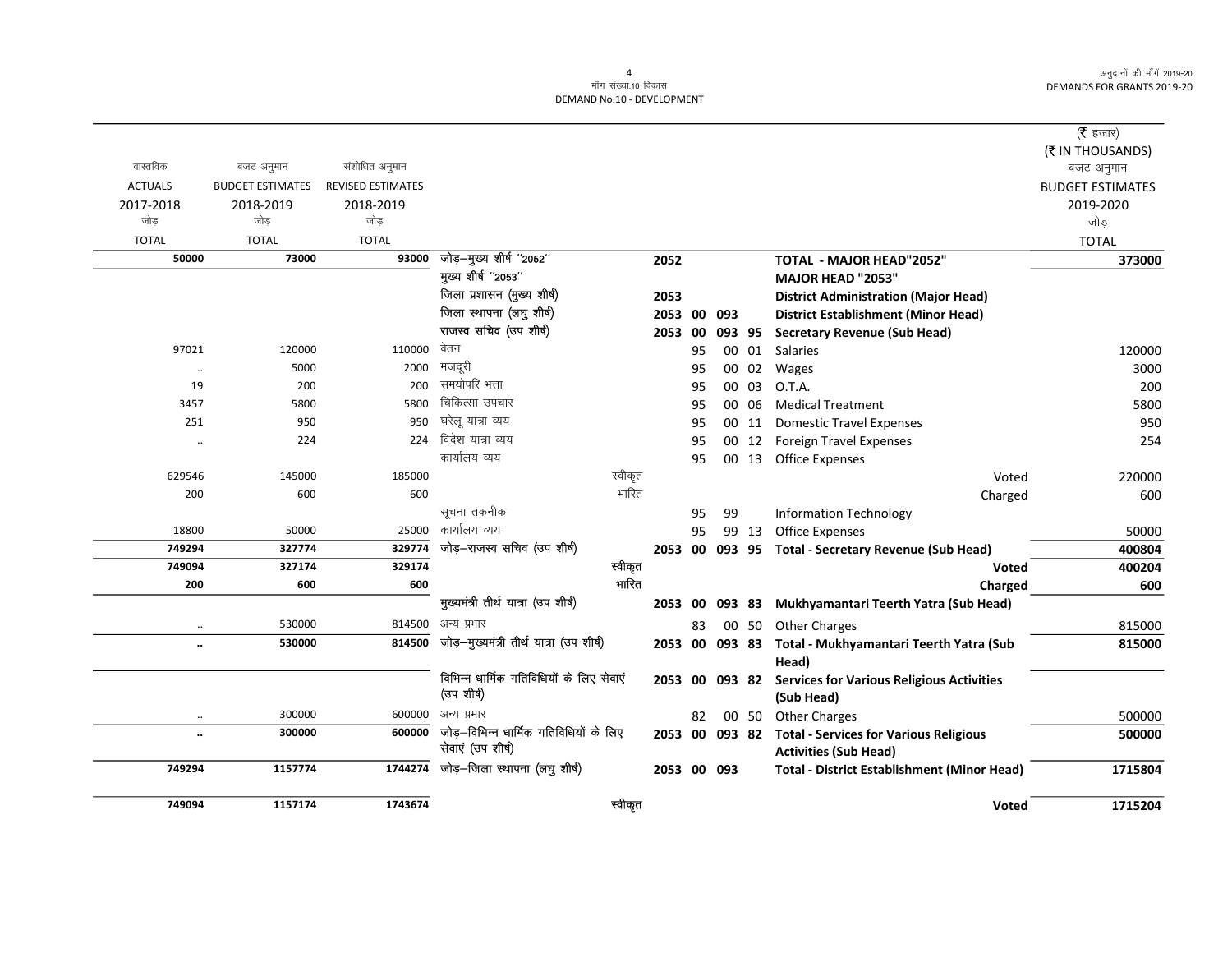|                |                         |                          |                                               |             |    |                |       |                                                             | ( $\bar{\tau}$ हजार)<br>(₹ IN THOUSANDS) |
|----------------|-------------------------|--------------------------|-----------------------------------------------|-------------|----|----------------|-------|-------------------------------------------------------------|------------------------------------------|
| वास्तविक       | बजट अनुमान              | संशोधित अनुमान           |                                               |             |    |                |       |                                                             | बजट अनुमान                               |
| <b>ACTUALS</b> | <b>BUDGET ESTIMATES</b> | <b>REVISED ESTIMATES</b> |                                               |             |    |                |       |                                                             | <b>BUDGET ESTIMATES</b>                  |
| 2017-2018      | 2018-2019               | 2018-2019                |                                               |             |    |                |       |                                                             | 2019-2020                                |
| जोड            | जोड                     | जोड                      |                                               |             |    |                |       |                                                             | जोड़                                     |
| <b>TOTAL</b>   | <b>TOTAL</b>            | <b>TOTAL</b>             |                                               |             |    |                |       |                                                             | <b>TOTAL</b>                             |
| 200            | 600                     | 600                      | भारित                                         |             |    |                |       | Charged                                                     | 600                                      |
|                |                         |                          | अन्य स्थापना (लघु शीर्ष)                      | 2053 00     |    | 094            |       | <b>Other Establishment (Minor Head)</b>                     |                                          |
|                |                         |                          | भूमि अधिग्रहण कार्यालय (उप शीर्ष)             | 2053 00     |    | 094 98         |       | <b>Land Acquisition Establishment (Sub Head)</b>            |                                          |
|                |                         |                          | राजस्व सचिव                                   |             | 98 | 87             |       | <b>Secretary Revenue</b>                                    |                                          |
| 71             | 700                     | 700                      | व्यावसायिक सेवायें                            |             | 98 |                | 87 28 | <b>Professional Services</b>                                | 700                                      |
| 71             | 700                     | 700                      | जोड़-भूमि अधिग्रहण कार्यालय (उप शीर्ष)        | 2053 00     |    | 094 98         |       | <b>Total - Land Acquisition Establishment</b><br>(Sub Head) | 700                                      |
| 71             | 700                     | 700                      | जोड़-अन्य स्थापना (लघु शीर्ष)                 | 2053 00     |    | 094            |       | <b>Total - Other Establishment (Minor Head)</b>             | 700                                      |
|                |                         |                          | अन्य व्यय (लघु शीर्ष)                         | 2053 00     |    | 800            |       | <b>Other Expenditure (Minor Head)</b>                       |                                          |
|                |                         |                          | राजस्व सचिव (उप शीर्ष)                        | 2053 00     |    |                |       | 800 92 Secretary Revenue (Sub Head)                         |                                          |
| 72             | 500                     | 500                      | वक्फ संपत्ति का सर्वेक्षण                     |             | 92 | 98             |       | <b>Survey of WAKF properties</b>                            |                                          |
| $\ldots$       | $\ddotsc$               |                          | अन्य प्रभार                                   |             | 92 |                | 98 50 | <b>Other Charges</b>                                        | 1000                                     |
| 72             | 500                     | 500                      | जोड़— वक्फ संपत्ति का सर्वेक्षण               |             | 92 | 98             |       | <b>Total - Survey of WAKF properties</b>                    | 1000                                     |
|                |                         |                          | दिल्ली ई जिला कार्यान्वयन सोसाइटी को          |             | 92 | 94             |       | <b>Grant-in-aid to Delhi e-district</b>                     |                                          |
|                |                         |                          | सहायता अनुदान - ई जिला परियोजना               |             |    |                |       | <b>Implementation Society-e.District Project</b>            |                                          |
| $\cdot$ .      | 15000                   | 1000                     | सहायता अनुदान–सामान्य                         |             | 92 | 94             | 31    | Grants-in-aid-General                                       | 15000                                    |
|                | 15000                   | 1000                     | जोड़- दिल्ली ई जिला कार्यान्वयन               |             | 92 | 94             |       | Total - Grant-in-aid to Delhi e-district                    | 15000                                    |
|                |                         |                          | सोसाइटी को सहायता अनुदान – ई जिला<br>परियोजना |             |    |                |       | <b>Implementation Society-e.District Project</b>            |                                          |
| 72             | 15500                   | 1500                     | जोड़-राजस्व सचिव (उप शीर्ष)                   | 2053 00     |    |                |       | 800 92 Total - Secretary Revenue (Sub Head)                 | 16000                                    |
| 72             | 15500                   | 1500                     | जोड़-अन्य व्यय (लघु शीर्ष)                    | 2053 00 800 |    |                |       | <b>Total - Other Expenditure (Minor Head)</b>               | 16000                                    |
| 749437         | 1173974                 | 1746474                  | जोड़-मुख्य शीर्ष "2053"                       | 2053        |    |                |       | <b>TOTAL - MAJOR HEAD"2053"</b>                             | 1732504                                  |
| 749237         | 1173374                 | 1745874                  | स्वीकृत                                       |             |    |                |       | Voted                                                       | 1731904                                  |
| 200            | 600                     | 600                      | भारित                                         |             |    |                |       | Charged                                                     | 600                                      |
|                |                         |                          | मुख्य शीर्ष "2054"                            |             |    |                |       | <b>MAJOR HEAD "2054"</b>                                    |                                          |
|                |                         |                          | राजकोष और लेखा प्रशासन (मुख्य शीर्ष)          | 2054        |    |                |       | <b>Treasury and Accounts Administration</b><br>(Major Head) |                                          |
|                |                         |                          | राजकोष स्थापना (लघु शीर्ष)                    | 2054 00     |    | 097            |       | <b>Treasury Estt. (Minor Head)</b>                          |                                          |
|                |                         |                          | राजस्व सचिव (उप शीर्ष)                        |             |    | 2054 00 097 99 |       | <b>Secretary Revenue (Sub Head)</b>                         |                                          |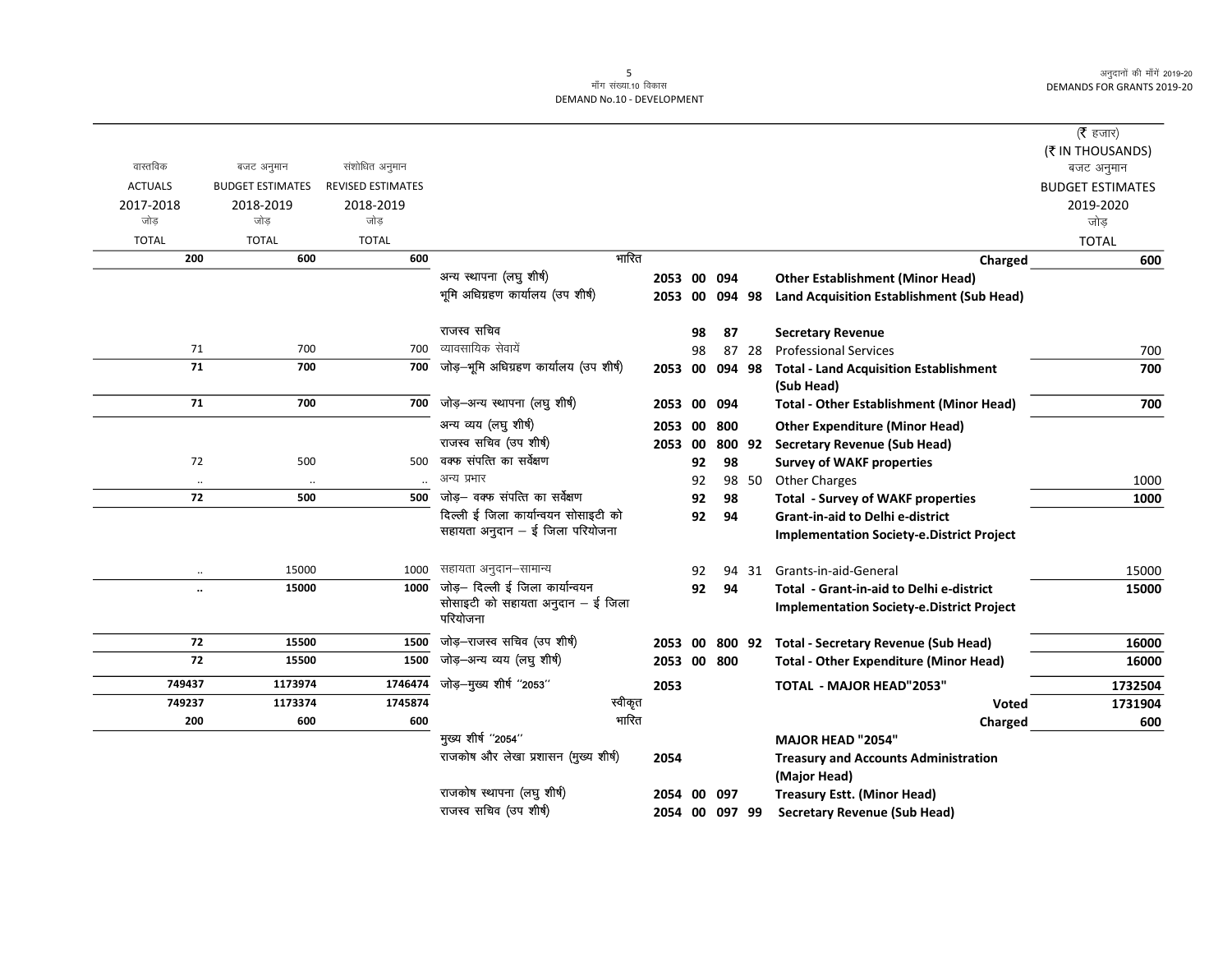$\overline{\phantom{0}}$ 

|                |                         |                          |                                               |                |    |        |       |                                                      | ( $\bar{\tau}$ हजार)<br>(₹ IN THOUSANDS) |
|----------------|-------------------------|--------------------------|-----------------------------------------------|----------------|----|--------|-------|------------------------------------------------------|------------------------------------------|
| वास्तविक       | बजट अनुमान              | संशोधित अनुमान           |                                               |                |    |        |       |                                                      | बजट अनुमान                               |
| <b>ACTUALS</b> | <b>BUDGET ESTIMATES</b> | <b>REVISED ESTIMATES</b> |                                               |                |    |        |       |                                                      | <b>BUDGET ESTIMATES</b>                  |
| 2017-2018      | 2018-2019               | 2018-2019                |                                               |                |    |        |       |                                                      | 2019-2020                                |
| जोड            | जोड                     | जोड                      |                                               |                |    |        |       |                                                      | जोड़                                     |
| <b>TOTAL</b>   | <b>TOTAL</b>            | <b>TOTAL</b>             |                                               |                |    |        |       |                                                      | <b>TOTAL</b>                             |
| 1298           | 2200                    | 1200                     | वेतन                                          |                | 99 |        | 00 01 | <b>Salaries</b>                                      | 1200                                     |
| 35             | 250                     | 250                      | चिकित्सा उपचार                                |                | 99 |        | 00 06 | <b>Medical Treatment</b>                             | 250                                      |
| 1333           | 2450                    | 1450                     | जोड़-राजस्व सचिव (उप शीर्ष)                   | 2054 00        |    | 097 99 |       | <b>Total - Secretary Revenue (Sub Head)</b>          | 1450                                     |
| 1333           | 2450                    | 1450                     | जोड़-राजकोष स्थापना (लघु शीर्ष)               | 2054           |    | 00 097 |       | <b>Total - Treasury Estt. (Minor Head)</b>           | 1450                                     |
| 1333           | 2450                    | 1450                     | जोड़-मुख्य शीर्ष "2054"<br>मुख्य शीर्ष "2070" | 2054           |    |        |       | <b>TOTAL - MAJOR HEAD"2054"</b>                      | 1450                                     |
|                |                         |                          |                                               |                |    |        |       | <b>MAJOR HEAD "2070"</b>                             |                                          |
|                |                         |                          | अन्य प्रशासनिक सेवाएं (मुख्य शीर्ष)           | 2070           |    |        |       | <b>Other Administrative Services (Major</b><br>Head) |                                          |
|                |                         |                          | प्रशिक्षण (लघुशीर्ष)                          | 2070 00 003    |    |        |       | <b>Training (Minor Head)</b>                         |                                          |
|                |                         |                          | दिल्ली के स्थायी निवासी एनडीए कैडेटों         | 2070 00 003 85 |    |        |       | Training Grant to NDA Cadets who are                 |                                          |
|                |                         |                          | को प्रशिक्षण अनुदान (उप शीर्ष)                |                |    |        |       | permanent resident of Delhi (Sub Head)               |                                          |
| $\cdot\cdot$   | $\ldots$                | 1368                     | अन्य प्रभार                                   |                | 85 |        |       | 00 50 Other Charges                                  | 5000                                     |
| $\ddotsc$      | $\ddot{\phantom{a}}$    | 1368                     | जोड़- दिल्ली के स्थायी निवासी एनडीए           | 2070 00 003 85 |    |        |       | <b>Total - Training Grant to NDA Cadets who</b>      | 5000                                     |
|                |                         |                          | कैडेटों को प्रशिक्षण अनुदान (उप शीर्ष)        |                |    |        |       | are permanent resident of Delhi (Sub                 |                                          |
|                |                         |                          |                                               |                |    |        |       | Head)                                                |                                          |
| $\ddotsc$      | $\ddotsc$               | 1368                     | जोड़- प्रशिक्षण (लघु शीर्ष)                   | 2070 00 003    |    |        |       | <b>Total - Training (Minor Head)</b>                 | 5000                                     |
|                |                         |                          | अन्य व्यय (लघु शीर्ष)                         | 2070           | 00 | 800    |       | <b>Other Expenditure (Minor Head)</b>                |                                          |
|                |                         |                          | सिविल डिफेंस (उप शीर्ष)                       | 2070           | 00 | 800 64 |       | <b>Civil Defence (Sub Head)</b>                      |                                          |
|                |                         |                          | निर्देशन और प्रकाशन                           |                | 64 | 97     |       | Direction & Admn.                                    |                                          |
| 25316          | 40000                   | 32500                    | वेतन                                          |                | 64 |        | 97 01 | Salaries                                             | 40000                                    |
|                | 80000                   | 80000                    | मजदूरी                                        |                | 64 |        | 97 02 | Wages                                                | 80000                                    |
| $\ddotsc$      | 60                      |                          | समयोपरि भत्ता                                 |                | 64 | 97     | 03    | O.T.A.                                               |                                          |
| 497            | 2000                    | 2000                     | चिकित्सा उपचार                                |                | 64 | 97     | 06    | <b>Medical Treatment</b>                             | 2400                                     |
| 63             | 120                     | 800                      | घरेलू यात्रा व्यय                             |                | 64 |        | 97 11 | <b>Domestic Travel Expenses</b>                      | 800                                      |
| 4620           | 7200                    | 7200                     | कार्यालय व्यय                                 |                | 64 |        | 97 13 | <b>Office Expenses</b>                               | 7200                                     |
| $\ddotsc$      | 2000                    | 2000                     | विज्ञापन तथा प्रचार                           |                | 64 | 97     | 26    | Advertisement & Publicity                            | 2000                                     |
| $\cdot\cdot$   | 200                     | 200                      | व्यावसायिक सेवायें                            |                | 64 | 97     | 28    | <b>Professional Services</b>                         | 200                                      |
| 70679          | 20000                   | 40000                    | अन्य प्रभार                                   |                | 64 |        | 97 50 | <b>Other Charges</b>                                 | 40000                                    |
| 101175         | 151580                  | 164700                   | जोड़—निर्देशन और प्रकाशन                      |                | 64 | 97     |       | <b>Total - Direction &amp; Administration</b>        | 172600                                   |
| 94             | 5000                    | 5000                     | नागरिक सुरक्षा का पूनर्गठन (सी.एस.एस)         |                | 64 | 98     |       | <b>Revemping of Civil Defence (CSS)</b>              |                                          |
| $\ddotsc$      | $\ddotsc$               |                          | अन्य प्रशासनिक व्यय                           |                | 64 |        | 98 20 | <b>Other Administrative Expenses</b>                 | 5000                                     |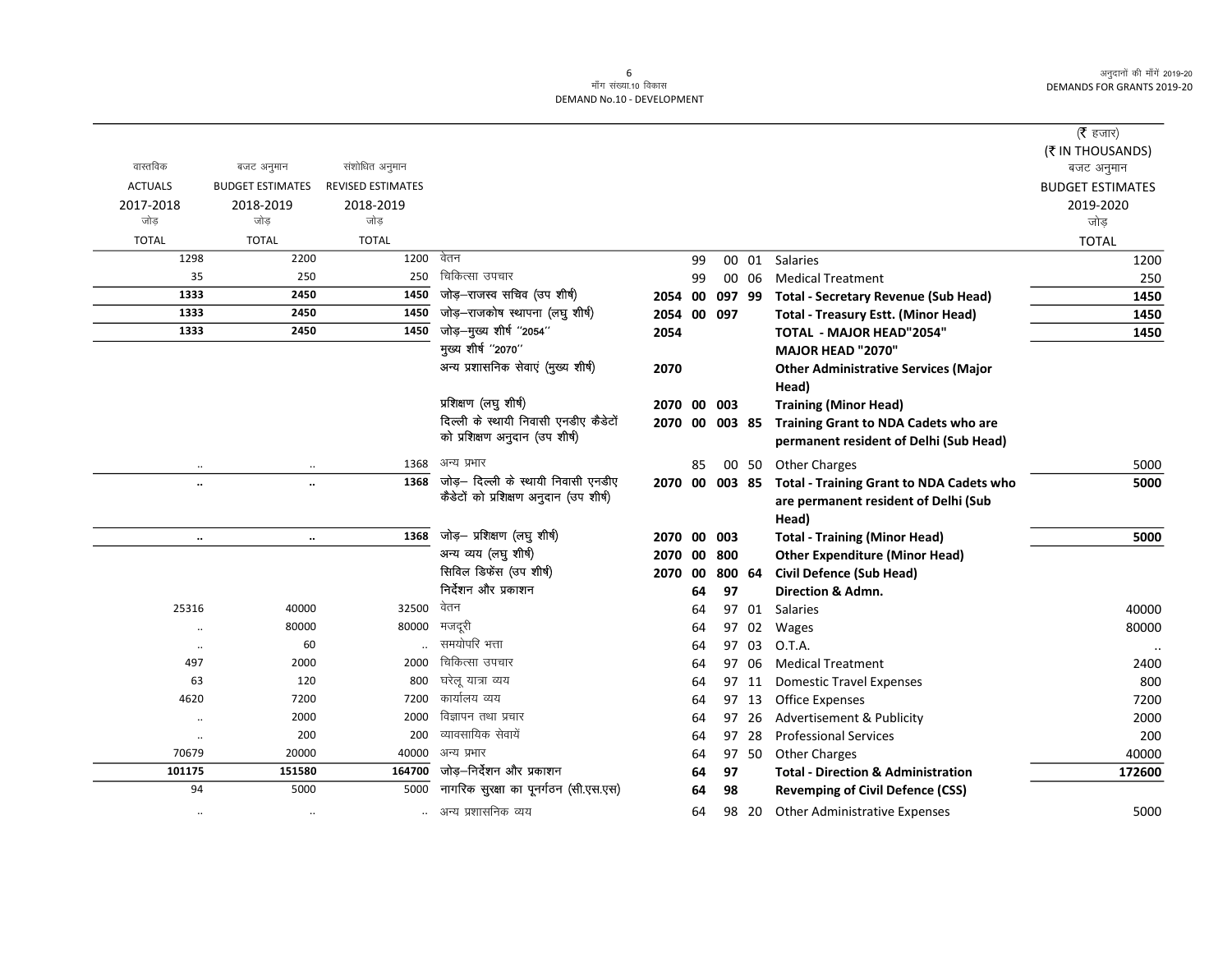|                      |                         |                          |                                                |                |    |        |       |                                                      | ( $\bar{\tau}$ हजार)    |
|----------------------|-------------------------|--------------------------|------------------------------------------------|----------------|----|--------|-------|------------------------------------------------------|-------------------------|
|                      |                         |                          |                                                |                |    |        |       |                                                      | (₹ IN THOUSANDS)        |
| वास्तविक             | बजट अनुमान              | संशोधित अनुमान           |                                                |                |    |        |       |                                                      | बजट अनुमान              |
| <b>ACTUALS</b>       | <b>BUDGET ESTIMATES</b> | <b>REVISED ESTIMATES</b> |                                                |                |    |        |       |                                                      | <b>BUDGET ESTIMATES</b> |
| 2017-2018            | 2018-2019               | 2018-2019                |                                                |                |    |        |       |                                                      | 2019-2020               |
| जोड                  | जोड                     | जोड                      |                                                |                |    |        |       |                                                      | जोड                     |
| <b>TOTAL</b>         | <b>TOTAL</b>            | <b>TOTAL</b>             |                                                |                |    |        |       |                                                      | <b>TOTAL</b>            |
| 94                   | 5000                    | 5000                     | जोड़–नागरिक सुरक्षा का पूनर्गठन (सी.एस.<br>एस) |                | 64 | 98     |       | <b>Total - Revemping of Civil Defence (CSS)</b>      | 5000                    |
| 101269               | 156580                  | 169700                   | जोड़-सिविल सुरक्षा (उप शीर्ष)                  | 2070 00        |    | 800 64 |       | <b>Total - Civil Defence (Sub Head)</b>              | 177600                  |
| 101269               | 156580                  | 169700                   | जोड़–अन्य व्यय (लघु शीर्ष)                     | 2070 00        |    | 800    |       | <b>Total - Other Expenditure (Minor Head)</b>        | 177600                  |
| 101269               | 156580                  | 171068                   | जोड़-मुख्य शीर्ष "2070"                        | 2070           |    |        |       | TOTAL - MAJOR HEAD"2070"                             | 182600                  |
|                      |                         |                          | मुख्य शीर्ष "2075"                             |                |    |        |       | MAJOR HEAD "2075"                                    |                         |
|                      |                         |                          | विविध सामान्य सेवायें (मुख्य शीर्ष)            | 2075           |    |        |       | Misc. General Services (Major Head)                  |                         |
|                      |                         |                          | विशिष्ट सेवाओं के लिए पेंशन तथा पुरस्कार       | 2075 00 104    |    |        |       | Pension & Awards in consideration of                 |                         |
|                      |                         |                          | (लघु शीर्ष)                                    |                |    |        |       | <b>Distinguished Services (Minor Head)</b>           |                         |
| 7324                 | 30000                   | 13658                    | राजस्व सचिव (उप शीर्ष)                         | 2075 00        |    | 104 98 |       | <b>Secretary Revenue (Sub Head)</b>                  |                         |
| $\cdot\cdot$         | $\ddotsc$               | $\ddotsc$                | अन्य प्रभार                                    |                | 98 |        | 00 50 | <b>Other Charges</b>                                 | 15000                   |
| 7324                 | 30000                   | 13658                    | जोड़-राजस्व सचिव (उप शीर्ष)                    | 2075 00        |    | 104 98 |       | <b>Total - Secretary Revenue (Sub Head)</b>          | 15000                   |
| 7324                 | 30000                   | 13658                    | जोड़-विशिष्ट सेवाओं के लिए पेंशन तथा           | 2075 00        |    | 104    |       | <b>Total - Pension &amp; Awards in consideration</b> | 15000                   |
|                      |                         |                          | पुरस्कार (लघु शीर्ष)                           |                |    |        |       | of Distinguished Services (Minor Head)               |                         |
| 7324                 | 30000                   | 13658                    | जोड़—मुख्य शीर्ष "2075"                        | 2075           |    |        |       | TOTAL - MAJOR HEAD"2075"                             | 15000                   |
|                      |                         |                          | मुख्य शीर्ष "2225"                             |                |    |        |       | MAJOR HEAD "2225"                                    |                         |
|                      |                         |                          | अ.जा./अ.ज.जा. एवं पिछड़े वर्ग का               | 2225           |    |        |       | Welfare of S.C./S.T. & Backward Classes              |                         |
|                      |                         |                          | कल्याण (मुख्य शीर्ष)                           |                |    |        |       | (Major Head)                                         |                         |
|                      |                         |                          | अ.जा. का कल्याण (उप मुख्य शीर्ष)               | 2225 01        |    |        |       | <b>Welfare of Scheduled Castes (Sub Major</b>        |                         |
|                      |                         |                          |                                                |                |    |        |       | Head)                                                |                         |
|                      |                         |                          | अन्य व्यय (लघु शीर्ष)                          | 2225 01 800    |    |        |       | <b>Other Expenditure (Minor Head)</b>                |                         |
|                      | 110000                  | 50000                    | अल्पसंख्यक बाहुल्य जिलों के लिए                | 2225 01 800 65 |    |        |       | Multi-sectoral development programme                 |                         |
|                      |                         |                          | बहु-क्षेत्रीय विकास कार्यक्रम (सी.एस.एस)       |                |    |        |       | for minority concentration districts (CSS)           |                         |
|                      |                         |                          | (उप शीर्ष)                                     |                |    |        |       | (Sub Head)                                           |                         |
| $\ddot{\phantom{a}}$ |                         | $\ldots$                 | लघु कार्य                                      |                | 65 |        | 00 27 | <b>Minor Works</b>                                   | 110000                  |
| $\ddot{\phantom{a}}$ | 110000                  | 50000                    | जोड़—अल्पसंख्यक बाहुल्य जिलों के लिए           | 2225 01        |    | 800 65 |       | Total - Multi-sectoral development                   | 110000                  |
|                      |                         |                          | बहु—क्षेत्रीय विकास कार्यक्रम (सी.एस.एस)       |                |    |        |       | programme for minority concentration                 |                         |
|                      |                         |                          | (उप शीर्ष)                                     |                |    |        |       | districts (CSS) (Sub Head)                           |                         |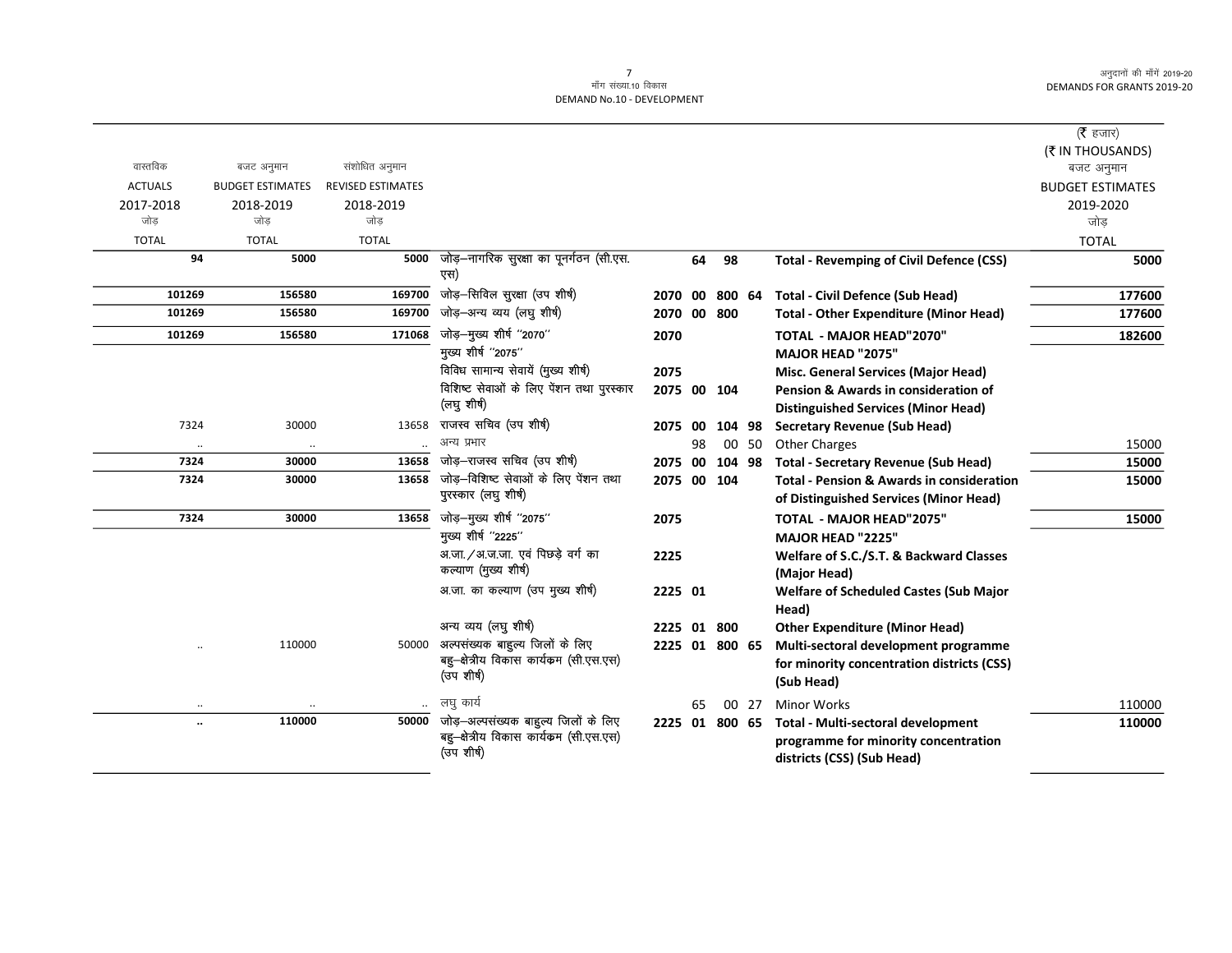|                      |                         |                          |                                                                                 |                |    |       |                                                           | ( $\bar{\tau}$ हजार)    |
|----------------------|-------------------------|--------------------------|---------------------------------------------------------------------------------|----------------|----|-------|-----------------------------------------------------------|-------------------------|
|                      |                         |                          |                                                                                 |                |    |       |                                                           | (₹ IN THOUSANDS)        |
| वास्तविक             | बजट अनुमान              | संशोधित अनुमान           |                                                                                 |                |    |       |                                                           | बजट अनुमान              |
| <b>ACTUALS</b>       | <b>BUDGET ESTIMATES</b> | <b>REVISED ESTIMATES</b> |                                                                                 |                |    |       |                                                           | <b>BUDGET ESTIMATES</b> |
| 2017-2018            | 2018-2019               | 2018-2019                |                                                                                 |                |    |       |                                                           | 2019-2020               |
| जोड                  | जोड                     | जोड                      |                                                                                 |                |    |       |                                                           | जोड                     |
| <b>TOTAL</b>         | <b>TOTAL</b>            | <b>TOTAL</b>             |                                                                                 |                |    |       |                                                           | <b>TOTAL</b>            |
| 893                  | 30000                   | 10000                    | अल्पसंख्यक बाहुल्य जिलों के लिए<br>बहु-क्षेत्रीय विकास कार्यक्रम (राज्य हिस्सा) | 2225 01 800 64 |    |       | Multi-sectoral development programme                      |                         |
|                      |                         |                          | (उप शीर्ष)                                                                      |                |    |       | for minority concentration districts-State                |                         |
|                      |                         |                          |                                                                                 |                |    |       | Govt. Share (Sub Head)                                    |                         |
|                      |                         |                          | लघु कार्य                                                                       |                | 64 | 00 27 | <b>Minor Works</b>                                        | 30000                   |
| 893                  | 30000                   | 10000                    | जोड़-अल्पसंख्यक बाहुल्य जिलों के लिए                                            | 2225 01 800 64 |    |       | Total - Multi-sectoral development                        | 30000                   |
|                      |                         |                          | बहु—क्षेत्रीय विकास कार्यक्रम (राज्य हिस्सा)                                    |                |    |       | programme for minority concentration                      |                         |
|                      |                         |                          | (उप शीर्ष)                                                                      |                |    |       | districts-State Govt. Share (Sub Head)                    |                         |
| 893                  | 140000                  | 60000                    | जोड़-अन्य व्यय (लघु शीर्ष)                                                      | 2225 01 800    |    |       | <b>Total - Other Expenditure (Minor Head)</b>             | 140000                  |
| 893                  | 140000                  | 60000                    | जोड़—अ.जा. का कल्याण (उप मुख्य शीर्ष)                                           | 2225 01        |    |       | <b>Total - Welfare of Scheduled Castes (Sub</b>           | 140000                  |
|                      |                         |                          |                                                                                 |                |    |       | <b>Major Head)</b>                                        |                         |
|                      |                         |                          | पिछडे. वर्गों का कल्याण (उप मुख्य शीर्ष)                                        | 2225 03        |    |       | <b>Welfare of Backward Classes (Sub Major</b>             |                         |
|                      |                         |                          |                                                                                 |                |    |       | Head)                                                     |                         |
|                      |                         |                          | शिक्षा (लघु शीर्ष)                                                              | 2225 03 277    |    |       | <b>Education (Minor Head)</b>                             |                         |
|                      |                         |                          | अल्पसंख्यक छात्रों के लिए मैदिक उपरांत                                          | 2225 03 277 78 |    |       | Post-Metric scholarship scheme for                        |                         |
|                      |                         |                          | छात्रवृति योजना (सी.एस.एस.) (उप शीर्ष)                                          |                |    |       | minority students (CSS) (Sub Head)                        |                         |
| $\ddot{\phantom{0}}$ | 200                     | 200                      | छात्रवृति एवं वजीफा                                                             |                | 78 |       | 00 34 Scholarship & Stipend                               | 200                     |
| $\ddot{\phantom{a}}$ | 200                     | 200                      | जोड़-अल्पसंख्यक छात्रों के लिए मैदिक                                            |                |    |       | 2225 03 277 78 Total - Post-Metric scholarship scheme for | 200                     |
|                      |                         |                          | उपरांत छात्रवृति योजना (सी.एस.एस.) (उप                                          |                |    |       | minority students (CSS) (Sub Head)                        |                         |
|                      |                         |                          | शीर्ष)                                                                          |                |    |       |                                                           |                         |
|                      |                         |                          | अल्पसंख्यक छात्रों के लिए मैदिक पूर्व                                           | 2225 03 277 77 |    |       | Pre-Metric scholarship scheme for                         |                         |
|                      |                         |                          | छात्रवृति योजना (सी.एस.एस.) (उप शीर्ष)                                          |                |    |       | minority students (CSS) (Sub Head)                        |                         |
|                      |                         |                          | छात्रवृति एवं वजीफा                                                             |                |    |       |                                                           |                         |
| $\ldots$             | 60000<br>60000          | 60000                    | जोड़—अल्पसंख्यक छात्रों के लिए मैदिक पूर्व                                      |                | 77 |       | 00 34 Scholarship & Stipend                               | 60000                   |
| $\ddot{\phantom{0}}$ |                         | 60000                    | छात्रवृति योजना (सी.एस.एस.) (उप शीर्ष)                                          |                |    |       | 2225 03 277 77 Total - Pre-Metric scholarship scheme for  | 60000                   |
|                      |                         |                          |                                                                                 |                |    |       | minority students (CSS) (Sub Head)                        |                         |
|                      |                         |                          | अल्पसंख्यक छात्रों के लिए योग्यता एवं                                           | 2225 03 277 76 |    |       | Merit cum Means based scholarship                         |                         |
|                      |                         |                          | आय आधारित छात्रवृति (सी.एस.एस.) (उप                                             |                |    |       | scheme for minority students (CSS) (Sub                   |                         |
|                      |                         |                          | शीर्ष)                                                                          |                |    |       | Head)                                                     |                         |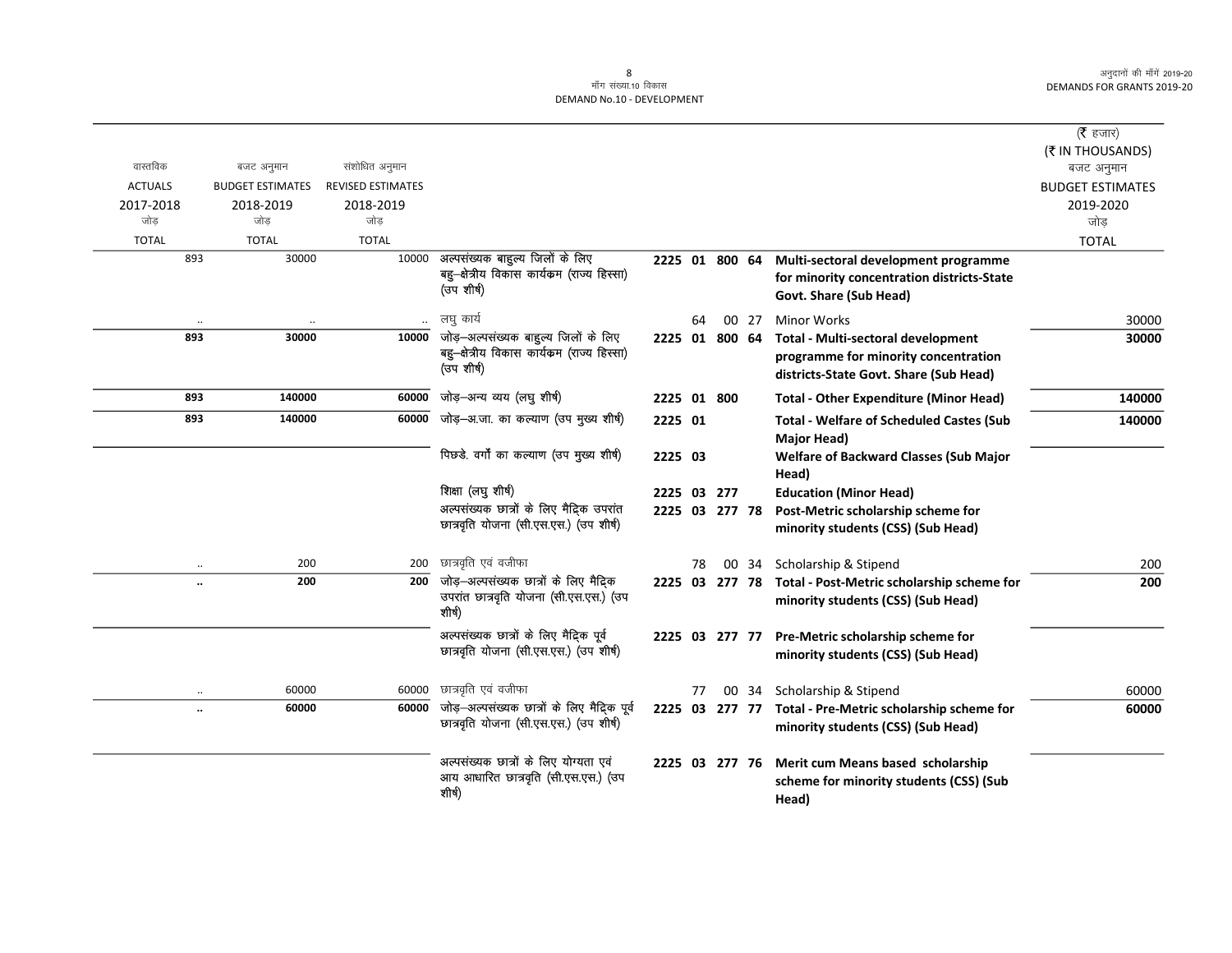### 9<br>माँग संख्या.10 विकास DEMAND No.10 - DEVELOPMENT

|                      |                         |                          |                                                            |                |    |           |       |                                                                | ( <b>रै</b> हजार)<br>(₹ IN THOUSANDS) |
|----------------------|-------------------------|--------------------------|------------------------------------------------------------|----------------|----|-----------|-------|----------------------------------------------------------------|---------------------------------------|
| वास्तविक             | बजट अनुमान              | संशोधित अनुमान           |                                                            |                |    |           |       |                                                                | बजट अनुमान                            |
| <b>ACTUALS</b>       | <b>BUDGET ESTIMATES</b> | <b>REVISED ESTIMATES</b> |                                                            |                |    |           |       |                                                                | <b>BUDGET ESTIMATES</b>               |
| 2017-2018            | 2018-2019               | 2018-2019                |                                                            |                |    |           |       |                                                                | 2019-2020                             |
| जोड                  | जोड                     | जोड                      |                                                            |                |    |           |       |                                                                | जोड                                   |
| <b>TOTAL</b>         | <b>TOTAL</b>            | <b>TOTAL</b>             |                                                            |                |    |           |       |                                                                | <b>TOTAL</b>                          |
| $\ldots$             | 700                     | 700                      | छात्रवृति एवं वजीफा                                        |                | 76 |           | 00 34 | Scholarship & Stipend                                          | 700                                   |
| $\ddot{\phantom{a}}$ | 700                     | 700                      | जोड़-अल्पसंख्यक छात्रों के लिए योग्यता                     | 2225 03 277 76 |    |           |       | <b>Total - Merit cum Means based</b>                           | 700                                   |
|                      |                         |                          | एवं आय आधारित छात्रवृति (सी.एस.एस.)<br>(उप शीर्ष)          |                |    |           |       | scholarship scheme for minority students<br>(CSS) (Sub Head)   |                                       |
| $\ddotsc$            | 60900                   | 60900                    | जोड़-शिक्षा (लघु शीर्ष)                                    | 2225 03 277    |    |           |       | <b>Total - Education (Minor Head)</b>                          | 60900                                 |
| $\ddot{\phantom{0}}$ | 60900                   | 60900                    | जोड़–पिछडे. वर्गों का कल्याण (उप मुख्य                     | 2225 03        |    |           |       | <b>Total - Welfare of Backward Classes (Sub</b>                | 60900                                 |
|                      |                         |                          | शीर्ष)                                                     |                |    |           |       | Major Head)                                                    |                                       |
|                      |                         |                          | अल्पसख्यको का कल्याण (उप मुख्य शीर्ष)                      | 2225 04        |    |           |       | <b>Welfare of Minorities (Sub Major Head)</b>                  |                                       |
|                      |                         |                          | निर्देशन एवं प्रशासन (लघु शीर्ष)                           | 2225           | 04 | 001       |       | Direction & Admn. (Minor Head)                                 |                                       |
|                      |                         |                          | दिल्ली अल्पसख्यक आयोग को सहायता<br>अनुदान (उप शीर्ष)       | 2225           |    | 04 001 98 |       | <b>Grant-in-aid to Delhi Minority Commission</b><br>(Sub Head) |                                       |
| $\ddotsc$            | $\cdot$                 |                          | सहायता अनुदान–सामान्य                                      |                | 98 |           | 00 31 | Grants-in-aid-General                                          | 15000                                 |
| $\ldots$             | $\ldots$                |                          | सहायता अनुदान–वेतन                                         |                | 98 |           | 00 36 | Grants-in-aid-Salaries                                         | 15000                                 |
| $\ddotsc$            | $\cdot$                 |                          | जोड़- दिल्ली अल्पसख्यक आयोग को                             | 2225 04        |    | 001 98    |       | <b>Total: Grant-in-aid to Delhi Minority</b>                   | 30000                                 |
|                      |                         |                          | सहायता अनुदान (उप शीर्ष)                                   |                |    |           |       | <b>Commission (Sub Head)</b>                                   |                                       |
| $\ldots$             | $\ldots$                |                          | जोड़- निर्देशन एवं प्रशासन (लघु शीर्ष)                     | 2225 04 001    |    |           |       | Total - Direction & Admn. (Minor Head)                         | 30000                                 |
| $\ddotsc$            | $\ldots$                | $\ddotsc$                | जोड़–अल्पसख्यको का कल्याण (उप मुख्य<br>शीर्ष)              | 2225 04        |    |           |       | <b>Total - Welfare of Minorities (Sub Major</b><br>Head)       | 30000                                 |
| 893                  | 200900                  | 120900                   | जोड़-मुख्य शीर्ष 2225"                                     | 2225           |    |           |       | <b>TOTAL - MAJOR HEAD"2225"</b>                                | 230900                                |
|                      |                         |                          | मुख्य शीर्ष "2235"                                         |                |    |           |       | MAJOR HEAD "2235"                                              |                                       |
|                      |                         |                          | सामाजिक सुरक्षा एव कल्याण (मुख्य शीर्ष)                    | 2235           |    |           |       | <b>Social Security &amp; Welfare (Major Head)</b>              |                                       |
|                      |                         |                          | पुर्नवास (उप मुख्य शीर्ष)                                  | 2235 01        |    |           |       | <b>Rehabilitation (Sub Major Head)</b>                         |                                       |
|                      |                         |                          | अन्य राहत उपाय (लघु शीर्ष)                                 | 2235 01        |    | 200       |       | <b>Other Relief Measures (Minor Head)</b>                      |                                       |
|                      |                         |                          | राजस्व सचिव (उप शीर्ष)                                     | 2235 01        |    | 200 94    |       | <b>Secretary Revenue (Sub Head)</b>                            |                                       |
| 4275                 | 6000                    | 5200                     | वेतन                                                       |                | 94 |           | 00 01 | <b>Salaries</b>                                                | 5500                                  |
| 3                    | 500                     | 500                      | चिकित्सा उपचार                                             |                | 94 |           | 00 06 | <b>Medical Treatment</b>                                       | 500                                   |
|                      |                         |                          | 1984 के दंगों के शिकार लोगों के संबंध में<br><b>TITATA</b> |                | 94 | 98        |       | Payments in respect of 1984 riots victims                      |                                       |

भुगतान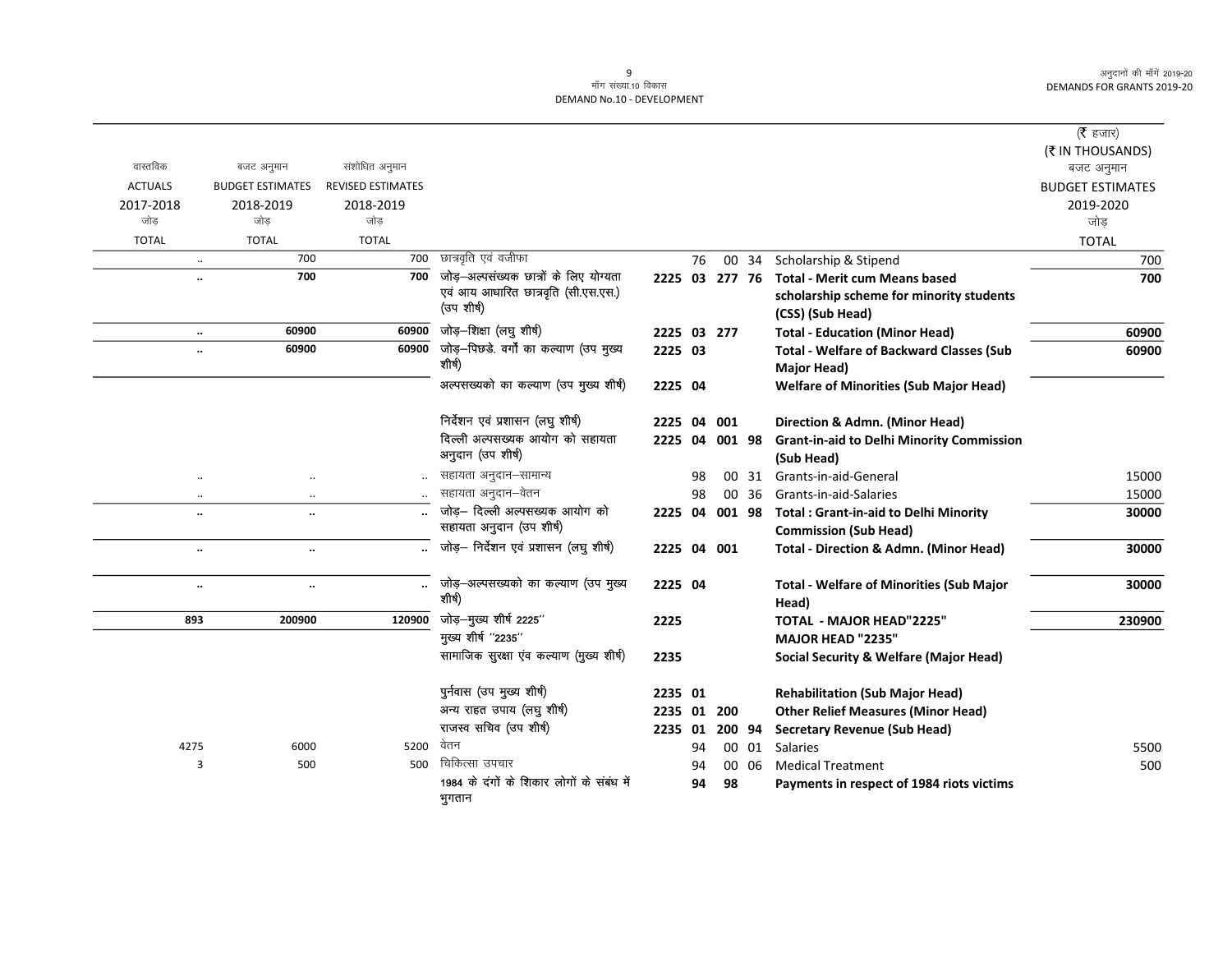|                      |                         |                          |                                              |                |    |        |       |                                                     | ( $\bar{\tau}$ हजार)    |
|----------------------|-------------------------|--------------------------|----------------------------------------------|----------------|----|--------|-------|-----------------------------------------------------|-------------------------|
|                      |                         |                          |                                              |                |    |        |       |                                                     | (₹ IN THOUSANDS)        |
| वास्तविक             | बजट अनुमान              | संशोधित अनुमान           |                                              |                |    |        |       |                                                     | बजट अनुमान              |
| <b>ACTUALS</b>       | <b>BUDGET ESTIMATES</b> | <b>REVISED ESTIMATES</b> |                                              |                |    |        |       |                                                     | <b>BUDGET ESTIMATES</b> |
| 2017-2018            | 2018-2019               | 2018-2019                |                                              |                |    |        |       |                                                     | 2019-2020               |
| जोड                  | जोड                     | जोड                      |                                              |                |    |        |       |                                                     | जोड                     |
| <b>TOTAL</b>         | <b>TOTAL</b>            | <b>TOTAL</b>             |                                              |                |    |        |       |                                                     | <b>TOTAL</b>            |
|                      |                         |                          | अन्य प्रभार                                  |                | 94 |        |       | 98 50 Other Charges                                 |                         |
| 86029                | 100000                  | 100000                   | स्वीकृत                                      |                |    |        |       | Voted                                               | 100000                  |
| $\ddot{\phantom{0}}$ | 200                     | 200                      | भारित                                        |                |    |        |       | Charged                                             | 200                     |
| 90307                | 106700                  | 105900                   | राजस्व सचिव (उप शीर्ष)                       |                |    |        |       | 2235 01 200 94 Total - Secretary Revenue (Sub Head) | 106200                  |
| 90307                | 106500                  | 105700                   | स्वीकृत                                      |                |    |        |       | Voted                                               | 106000                  |
| $\ldots$             | 200                     | 200                      | भारित                                        |                |    |        |       | Charged                                             | 200                     |
| $\ddot{\phantom{a}}$ |                         |                          | राज्य सैनिक बोर्ड (उप शीर्ष)                 | 2235 01        |    | 200 84 |       | Rajya Sainik Board (Sub Head)                       |                         |
| 4896                 | 7000                    | 7000                     | वेतन                                         |                | 84 |        | 00 01 | Salaries                                            | 7000                    |
| $\cdot$ .            | 500                     | 500                      | मजदूरी                                       |                | 84 |        | 00 02 | Wages                                               | 2000                    |
| $\ddotsc$            | 50                      | 50                       | समयोपरि भत्ता                                |                | 84 |        | 00 03 | O.T.A.                                              |                         |
| 139                  | 150                     | 150                      | चिकित्सा उपचार                               |                | 84 |        | 00 06 | <b>Medical Treatment</b>                            | 200                     |
| 2944                 | 3000                    | 3000                     | कार्यालय व्यय                                |                | 84 |        | 00 13 | <b>Office Expenses</b>                              | 2000                    |
| 7979                 | 10700                   | 10700                    | जोड़-राज्य सैनिक बोर्ड (उप शीर्ष)            | 2235 01        |    | 200 84 |       | Total - Rajya Sainik Board (Sub Head)               | 11200                   |
|                      |                         |                          | जम्मू एवं कश्मीर के विस्थापितों के संबंध में | 2235 01 200 81 |    |        |       | Payment of Monthly Ad-hoc relief in                 |                         |
|                      |                         |                          | मासिक तदर्थ राहत का भुगतान (उप शीर्ष)        |                |    |        |       | respect of J&K Migrants (Sub Head)                  |                         |
|                      | 400000                  |                          | 400000 अन्य प्रभार                           |                | 81 |        | 00 50 | <b>Other Charges</b>                                | 400000                  |
| $\ddot{\phantom{0}}$ | 400000                  | 400000                   | जोड़-जम्मू एवं कश्मीर के विस्थापितों के      | 2235 01 200 81 |    |        |       | <b>Total - Payment of Monthly Ad-hoc relief</b>     | 400000                  |
|                      |                         |                          | संबंध में मासिक तदर्थ राहत का भुगतान         |                |    |        |       | in respect of J&K Migrants (Sub Head)               |                         |
|                      |                         |                          | (उप शीर्ष)                                   |                |    |        |       |                                                     |                         |
| 98286                | 517400                  |                          | 516600 जोड़-अन्य राहत उपाय (लघु शीर्ष)       | 2235 01 200    |    |        |       | <b>Total - Other Relief Measures (Minor Head)</b>   | 517400                  |
| 98286                | 517200                  | 516400                   | स्वीकृत                                      |                |    |        |       | Voted                                               | 517200                  |
|                      | 200                     | 200                      | भारित                                        |                |    |        |       |                                                     | 200                     |
| $\ddotsc$            |                         |                          | अन्य पुर्नवास योजनाएं (लघु शीर्ष)            | 2235 01 202    |    |        |       | Charged                                             |                         |
|                      |                         |                          |                                              |                |    |        |       | <b>Other Rehabilitation Schemes (Minor</b><br>Head) |                         |
|                      |                         |                          | राजस्व सचिव (उप शीर्ष)                       | 2235 01        |    | 202 98 |       | <b>Secretary Revenue (Sub Head)</b>                 |                         |
| 6200                 | 11000                   | 11000                    | बंधुआ मजदूरों का पुर्नवास                    |                | 98 | 98     |       | <b>Rehabilitation of Bonded Labour</b>              |                         |
|                      |                         |                          | अन्य प्रभार                                  |                | 98 |        | 98 50 | <b>Other Charges</b>                                | 11000                   |
| 6200                 | 11000                   |                          | 11000 जोड़-राजस्व सचिव (उप शीर्ष)            | 2235 01        |    | 202 98 |       | <b>Total - Secretary Revenue (Sub Head)</b>         | 11000                   |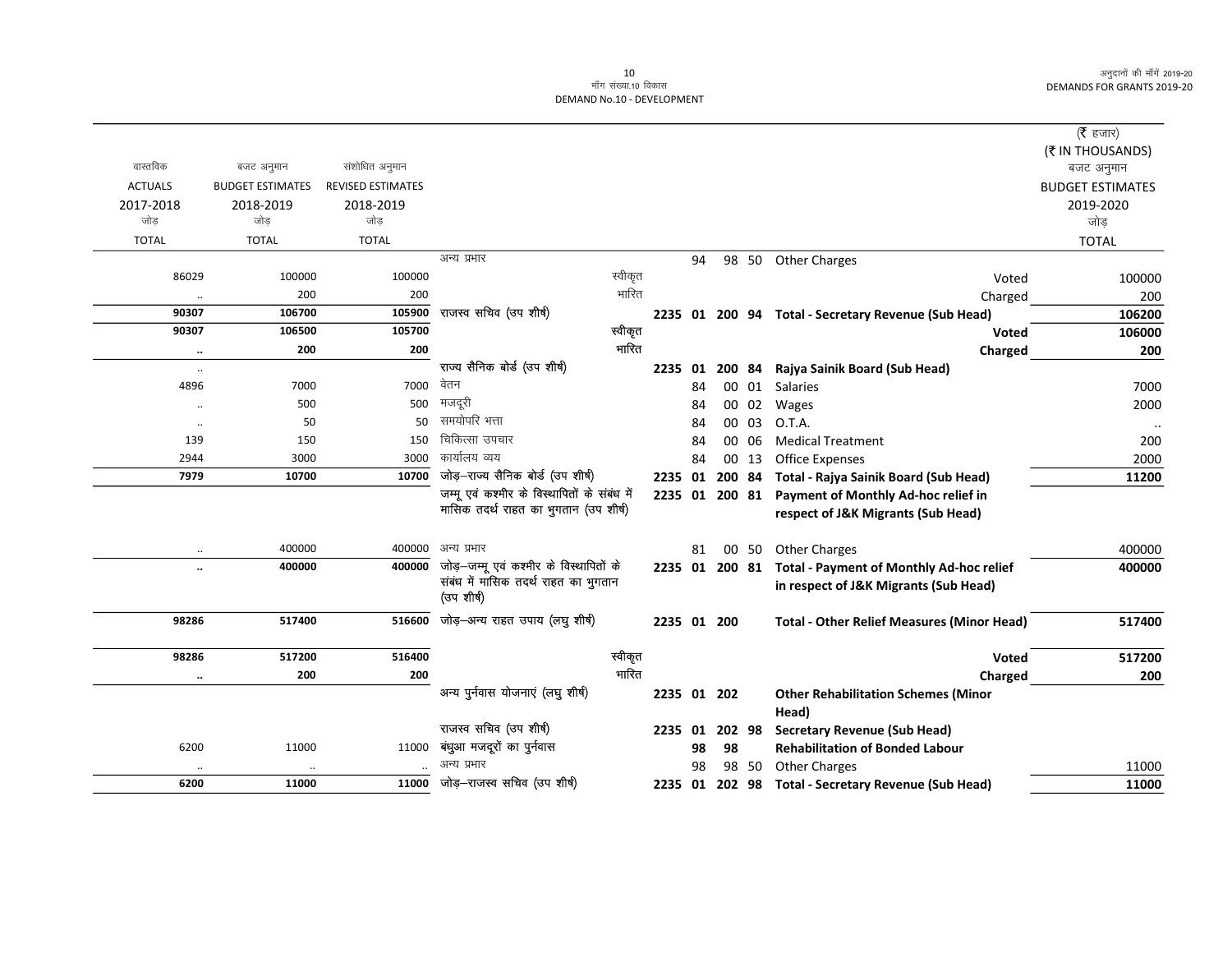|                |                         |                          |                                                   |             |    |                |       |                                                                            | ( $\bar{\tau}$ हजार)    |
|----------------|-------------------------|--------------------------|---------------------------------------------------|-------------|----|----------------|-------|----------------------------------------------------------------------------|-------------------------|
|                |                         |                          |                                                   |             |    |                |       |                                                                            | (₹ IN THOUSANDS)        |
| वास्तविक       | बजट अनुमान              | संशोधित अनुमान           |                                                   |             |    |                |       |                                                                            | बजट अनुमान              |
| <b>ACTUALS</b> | <b>BUDGET ESTIMATES</b> | <b>REVISED ESTIMATES</b> |                                                   |             |    |                |       |                                                                            | <b>BUDGET ESTIMATES</b> |
| 2017-2018      | 2018-2019               | 2018-2019                |                                                   |             |    |                |       |                                                                            | 2019-2020               |
| जोड            | जोड                     | जोड                      |                                                   |             |    |                |       |                                                                            | जोड़                    |
| <b>TOTAL</b>   | <b>TOTAL</b>            | <b>TOTAL</b>             |                                                   |             |    |                |       |                                                                            | <b>TOTAL</b>            |
| 6200           | 11000                   | 11000                    | जोड़–अन्य पुर्नवास योजनाएं (लघु शीर्ष)            | 2235 01 202 |    |                |       | <b>Total - Other Rehabilitation Schemes</b>                                | 11000                   |
|                |                         |                          |                                                   |             |    |                |       | (Minor Head)                                                               |                         |
|                |                         |                          | अन्य व्यय (लघु शीर्ष)                             |             |    | 2235 01 800    |       | <b>Other Expenditure (Minor Head)</b>                                      |                         |
| 496622         |                         |                          | अपराध पीड़ितों के लिए मुआवजा (उप शीर्ष)           |             | 92 |                | 00 42 | Compensation for crime victims (Sub Head)                                  |                         |
| 496622         | $\ldots$                | $\ddotsc$                | जोड़-अन्य व्यय (लघु शीर्ष)                        | 2235 01 800 |    |                |       | <b>Total - Other Expenditure (Minor Head)</b>                              |                         |
| 601108         | 528400                  | 527600                   | जोड़-पुर्नवास (उप मुख्य शीर्ष)                    | 2235 01     |    |                |       | <b>Total - Rehabilitation (Sub Major Head)</b>                             | 528400                  |
| 601108         | 528200                  | 527400                   | स्वीकृत                                           |             |    |                |       | Voted                                                                      | 528200                  |
| $\cdot\cdot$   | 200                     | 200                      | भारित                                             |             |    |                |       | Charged                                                                    | 200                     |
|                |                         |                          | समाज कल्याण (उप मुख्य शीर्ष)                      | 2235 02     |    |                |       | Social Welfare (Sub Major Head)                                            |                         |
|                |                         |                          | स्वैच्छिक संगठनों को सहायता (लघु शीर्ष)           |             |    | 2235 02 107    |       | <b>Assistance to Voluntary Organisation</b><br>(Minor Head)                |                         |
|                |                         |                          | दिल्ली हज समिति को सहायता अनुदान<br>(उप शीर्ष)    |             |    | 2235 02 107 94 |       | Grant-in-aid to Delhi Haj Committee (Sub<br>Head)                          |                         |
| 16000          | 16000                   | 16000                    | सहायता अनुदान–सामान्य                             |             | 94 |                | 00 31 | Grants-in-aid-General                                                      | 16000                   |
| 16000          | 17000                   | 17000                    | सहायता अनुदान–वेतन                                |             | 94 |                | 00 36 | Grants-in-aid-Salaries                                                     | 17000                   |
| 32000          | 33000                   | 33000                    | जोड़–दिल्ली हज समिति को सहायता                    |             |    |                |       | 2235 02 107 94 Total : Grant-in-aid to Delhi Haj Committee                 | 33000                   |
|                |                         |                          | अनुदान (उप शीर्ष)                                 |             |    |                |       | (Sub Head)                                                                 |                         |
|                |                         |                          | स्वराज अभियान को सहायता अनुदान (उप<br>शीर्ष)      |             |    |                |       | 2235 02 107 91 GIA to Mission Swaraj (Sub Head)                            |                         |
| 5565           | 15000                   | 10000                    | सहायता अनुदान–सामान्य                             |             | 91 |                |       | 00 31 Grants-in-aid-General                                                | 15000                   |
| 5565           | 15000                   | 10000                    | जोड़-स्वराज अभियान को सहायता अनुदान<br>(उप शीर्ष) |             |    |                |       | 2235 02 107 91 Total : GIA to Mission Swaraj (Sub Head)                    | 15000                   |
| 37565          | 48000                   | 43000                    | जोड़-स्वैच्छिक संगठनों को सहायता (लघु<br>शीर्ष)   | 2235 02 107 |    |                |       | <b>Total - Assistance to Voluntary</b><br><b>Organisation (Minor Head)</b> | 48000                   |
|                |                         |                          | अन्य कार्यक्रम (लघु शीर्ष)                        |             |    | 2235 02 200    |       | <b>Other Programmes (Minor Head)</b>                                       |                         |
| 14405          | 15000                   | 17000                    | राजस्व सचिव (उप शीर्ष)                            |             |    | 2235 02 200 90 |       | <b>Secretary Revenue (Sub Head)</b>                                        |                         |
| $\cdot$ .      |                         |                          | अन्य प्रभार                                       |             | 90 |                | 00 50 | <b>Other Charges</b>                                                       | 15000                   |
| 14405          | 15000                   | 17000                    | जोड़-राजस्व सचिव (उप शीर्ष)                       |             |    |                |       | 2235 02 200 90 Total - Secretary Revenue (Sub Head)                        | 15000                   |
|                |                         |                          |                                                   |             |    |                |       |                                                                            |                         |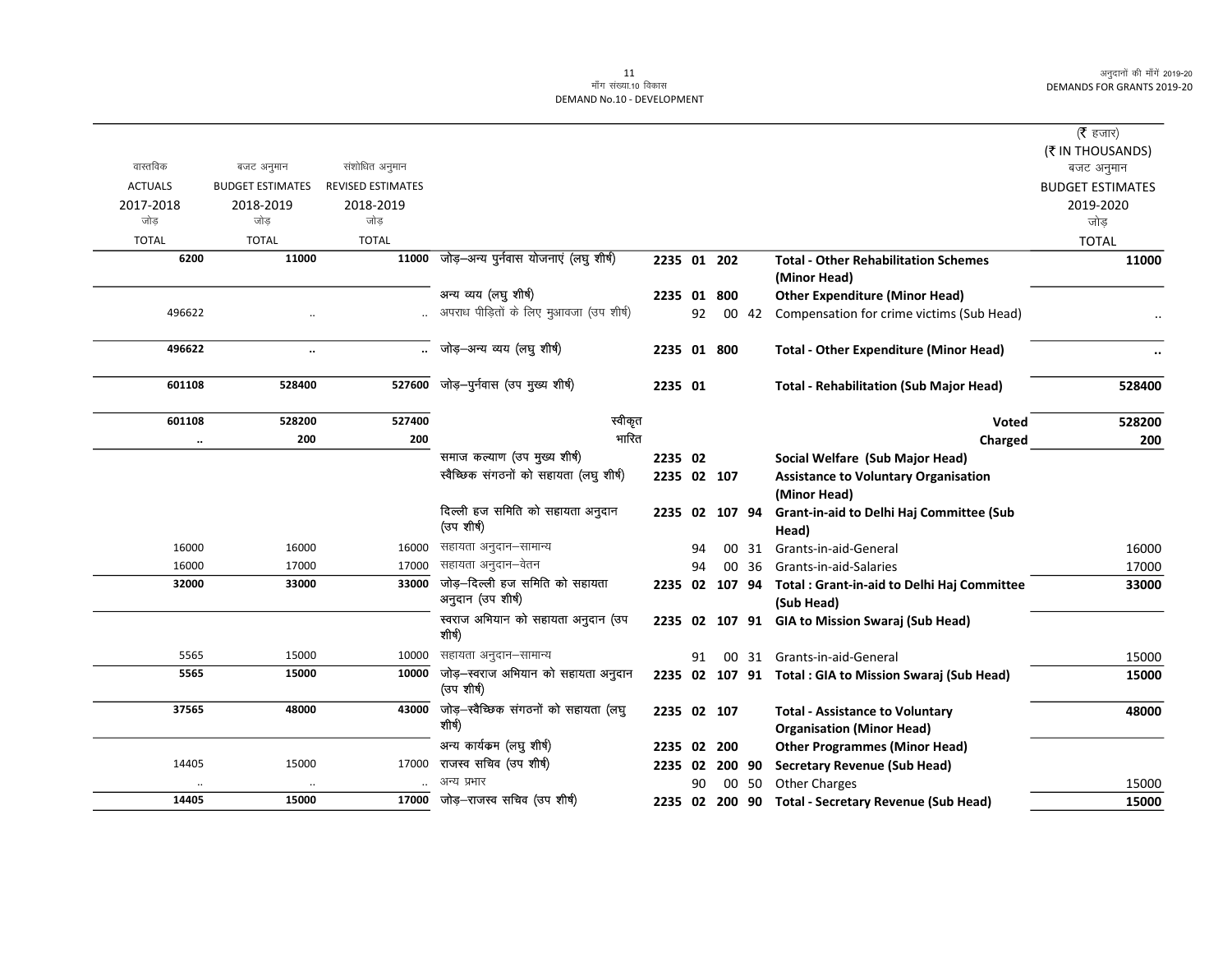| वास्तविक<br>संशोधित अनुमान<br>बजट अनुमान<br>बजट अनुमान<br><b>ACTUALS</b><br><b>BUDGET ESTIMATES</b><br><b>REVISED ESTIMATES</b><br><b>BUDGET ESTIMATES</b><br>2017-2018<br>2018-2019<br>2018-2019<br>2019-2020<br>जोड<br>जोड<br>जोड<br>जोड<br><b>TOTAL</b><br><b>TOTAL</b><br><b>TOTAL</b><br><b>TOTAL</b><br>अल्पसंख्यकों के कल्याण हेतू वित्तिय<br>35336<br>100000<br>500<br>Financial Assistance/ Scholarship and<br>2235 02 200 80<br>सहायता /वजीफा तथा अन्य सामाजिक<br>other social security scheme for welfare of<br>सुरक्षा योजनाएँ (उप शीर्ष)<br>minorities (Sub Head)<br>अन्य प्रभार<br><b>Other Charges</b><br>80<br>00 50<br>$\ddotsc$<br>जोड़-अल्पसंख्यकों के कल्याण हेतू वित्तिय<br>35336<br>100000<br>500<br>2235 02 200 80<br><b>Total - Financial Assistance/ Scholarship</b><br>सहायता ⁄वजीफा तथा अन्य सामाजिक<br>and other social security scheme for<br>सुरक्षा योजनाएँ (उप शीर्ष)<br>welfare of minorities (Sub Head)<br>जोड़–अन्य कार्यकम (लघु शीर्ष)<br>49741<br>115000<br>17500<br>2235 02 200<br><b>Total - Other Programmes (Minor Head)</b><br>जोड़-समाज कल्याण (उप मुख्य शीर्ष)<br>60500<br>87306<br>163000<br>2235 02<br><b>Total - Social Welfare (Sub Major Head)</b><br>अन्य सामाजिक सुरक्षा एंव कल्याण कार्यक्रम<br>2235 60<br><b>Other Social Security &amp; Welfare</b><br>(उप मुख्य शीर्ष)<br>Programme (Sub Major Head)<br>अन्य कार्यकम (लघु शीर्ष)<br>2235 60<br>200<br><b>Other Programmes (Minor Head)</b><br>नागरिक /पुलिस/अर्धसैनिक बल कर्मियों<br>5000<br>5000<br>2235 60 200 63<br>Monetary Benefits/Cash Grants to the<br>के लिए आर्थिक / नकद अनुदान (उप शीर्ष)<br><b>Civilian/Police/Pare Military Personnel</b><br>(Sub Head)<br>अन्य प्रभार<br><b>Other Charges</b><br>63<br>00 50<br>जोड़-नागरिक /पुलिस/अर्धसैनिक बल<br>5000<br>5000<br>2235 60 200 63<br><b>Total - Monetary Benefits/Cash Grants to</b><br>कर्मियों के लिए आर्थिक ⁄ नकद अनुदान<br>the Civilian/Police/Pare Military Personnel<br>(उप शीर्ष)<br>(Sub Head)<br>रक्षा/दिल्ली पुलिस/अर्धसैनिक/होम गार्ड<br>2235 60 200 62<br><b>Exgratia Payment to Defence/Delhi</b><br>और नागरिक सुरक्षाकर्मी के लड़ाई व<br>Police/Para Milatry/ Home Guard & Civil<br>कार्यवाही के दौरान मरने पर अनुग्रहपूर्वक<br>Defence Personal dying in operation/war<br>अदायगी (उप शीर्ष)<br>(Sub Head)<br>अन्य प्रभार<br>50000<br>250000<br><b>Other Charges</b><br>62<br>00 50<br>जोड़-रक्षा/दिल्ली पुलिस/अर्धसैनिक/होम<br>50000<br>250000<br><b>Total - Exgratia Payment to Defence/Delhi</b><br>2235 60 200 62<br>$\ddot{\phantom{a}}$<br>गार्ड और नागरिक सुरक्षाकर्मी के लड़ाई व<br>Police/Para Milatry/ Home Guard & Civil<br>कार्यवाही के दौरान मरने पर अनुग्रहपूर्वक<br>Defence Personal dying in operation/war<br>अदायगी (उप शीर्ष)<br>(Sub Head) |  |  |  |  | ( <b>रै</b> हजार) |
|--------------------------------------------------------------------------------------------------------------------------------------------------------------------------------------------------------------------------------------------------------------------------------------------------------------------------------------------------------------------------------------------------------------------------------------------------------------------------------------------------------------------------------------------------------------------------------------------------------------------------------------------------------------------------------------------------------------------------------------------------------------------------------------------------------------------------------------------------------------------------------------------------------------------------------------------------------------------------------------------------------------------------------------------------------------------------------------------------------------------------------------------------------------------------------------------------------------------------------------------------------------------------------------------------------------------------------------------------------------------------------------------------------------------------------------------------------------------------------------------------------------------------------------------------------------------------------------------------------------------------------------------------------------------------------------------------------------------------------------------------------------------------------------------------------------------------------------------------------------------------------------------------------------------------------------------------------------------------------------------------------------------------------------------------------------------------------------------------------------------------------------------------------------------------------------------------------------------------------------------------------------------------------------------------------------------------------------------------------------------------------------------------------------------------------------------------------------------------------------------------------------------------------------------------------------------------------------------------------------------------------------------------------------------------------------------------------------------------------------------------|--|--|--|--|-------------------|
|                                                                                                                                                                                                                                                                                                                                                                                                                                                                                                                                                                                                                                                                                                                                                                                                                                                                                                                                                                                                                                                                                                                                                                                                                                                                                                                                                                                                                                                                                                                                                                                                                                                                                                                                                                                                                                                                                                                                                                                                                                                                                                                                                                                                                                                                                                                                                                                                                                                                                                                                                                                                                                                                                                                                                  |  |  |  |  | (₹ IN THOUSANDS)  |
|                                                                                                                                                                                                                                                                                                                                                                                                                                                                                                                                                                                                                                                                                                                                                                                                                                                                                                                                                                                                                                                                                                                                                                                                                                                                                                                                                                                                                                                                                                                                                                                                                                                                                                                                                                                                                                                                                                                                                                                                                                                                                                                                                                                                                                                                                                                                                                                                                                                                                                                                                                                                                                                                                                                                                  |  |  |  |  |                   |
|                                                                                                                                                                                                                                                                                                                                                                                                                                                                                                                                                                                                                                                                                                                                                                                                                                                                                                                                                                                                                                                                                                                                                                                                                                                                                                                                                                                                                                                                                                                                                                                                                                                                                                                                                                                                                                                                                                                                                                                                                                                                                                                                                                                                                                                                                                                                                                                                                                                                                                                                                                                                                                                                                                                                                  |  |  |  |  |                   |
|                                                                                                                                                                                                                                                                                                                                                                                                                                                                                                                                                                                                                                                                                                                                                                                                                                                                                                                                                                                                                                                                                                                                                                                                                                                                                                                                                                                                                                                                                                                                                                                                                                                                                                                                                                                                                                                                                                                                                                                                                                                                                                                                                                                                                                                                                                                                                                                                                                                                                                                                                                                                                                                                                                                                                  |  |  |  |  |                   |
|                                                                                                                                                                                                                                                                                                                                                                                                                                                                                                                                                                                                                                                                                                                                                                                                                                                                                                                                                                                                                                                                                                                                                                                                                                                                                                                                                                                                                                                                                                                                                                                                                                                                                                                                                                                                                                                                                                                                                                                                                                                                                                                                                                                                                                                                                                                                                                                                                                                                                                                                                                                                                                                                                                                                                  |  |  |  |  |                   |
|                                                                                                                                                                                                                                                                                                                                                                                                                                                                                                                                                                                                                                                                                                                                                                                                                                                                                                                                                                                                                                                                                                                                                                                                                                                                                                                                                                                                                                                                                                                                                                                                                                                                                                                                                                                                                                                                                                                                                                                                                                                                                                                                                                                                                                                                                                                                                                                                                                                                                                                                                                                                                                                                                                                                                  |  |  |  |  |                   |
|                                                                                                                                                                                                                                                                                                                                                                                                                                                                                                                                                                                                                                                                                                                                                                                                                                                                                                                                                                                                                                                                                                                                                                                                                                                                                                                                                                                                                                                                                                                                                                                                                                                                                                                                                                                                                                                                                                                                                                                                                                                                                                                                                                                                                                                                                                                                                                                                                                                                                                                                                                                                                                                                                                                                                  |  |  |  |  |                   |
|                                                                                                                                                                                                                                                                                                                                                                                                                                                                                                                                                                                                                                                                                                                                                                                                                                                                                                                                                                                                                                                                                                                                                                                                                                                                                                                                                                                                                                                                                                                                                                                                                                                                                                                                                                                                                                                                                                                                                                                                                                                                                                                                                                                                                                                                                                                                                                                                                                                                                                                                                                                                                                                                                                                                                  |  |  |  |  | 100000            |
|                                                                                                                                                                                                                                                                                                                                                                                                                                                                                                                                                                                                                                                                                                                                                                                                                                                                                                                                                                                                                                                                                                                                                                                                                                                                                                                                                                                                                                                                                                                                                                                                                                                                                                                                                                                                                                                                                                                                                                                                                                                                                                                                                                                                                                                                                                                                                                                                                                                                                                                                                                                                                                                                                                                                                  |  |  |  |  | 100000            |
|                                                                                                                                                                                                                                                                                                                                                                                                                                                                                                                                                                                                                                                                                                                                                                                                                                                                                                                                                                                                                                                                                                                                                                                                                                                                                                                                                                                                                                                                                                                                                                                                                                                                                                                                                                                                                                                                                                                                                                                                                                                                                                                                                                                                                                                                                                                                                                                                                                                                                                                                                                                                                                                                                                                                                  |  |  |  |  | 115000            |
|                                                                                                                                                                                                                                                                                                                                                                                                                                                                                                                                                                                                                                                                                                                                                                                                                                                                                                                                                                                                                                                                                                                                                                                                                                                                                                                                                                                                                                                                                                                                                                                                                                                                                                                                                                                                                                                                                                                                                                                                                                                                                                                                                                                                                                                                                                                                                                                                                                                                                                                                                                                                                                                                                                                                                  |  |  |  |  | 163000            |
|                                                                                                                                                                                                                                                                                                                                                                                                                                                                                                                                                                                                                                                                                                                                                                                                                                                                                                                                                                                                                                                                                                                                                                                                                                                                                                                                                                                                                                                                                                                                                                                                                                                                                                                                                                                                                                                                                                                                                                                                                                                                                                                                                                                                                                                                                                                                                                                                                                                                                                                                                                                                                                                                                                                                                  |  |  |  |  |                   |
|                                                                                                                                                                                                                                                                                                                                                                                                                                                                                                                                                                                                                                                                                                                                                                                                                                                                                                                                                                                                                                                                                                                                                                                                                                                                                                                                                                                                                                                                                                                                                                                                                                                                                                                                                                                                                                                                                                                                                                                                                                                                                                                                                                                                                                                                                                                                                                                                                                                                                                                                                                                                                                                                                                                                                  |  |  |  |  |                   |
|                                                                                                                                                                                                                                                                                                                                                                                                                                                                                                                                                                                                                                                                                                                                                                                                                                                                                                                                                                                                                                                                                                                                                                                                                                                                                                                                                                                                                                                                                                                                                                                                                                                                                                                                                                                                                                                                                                                                                                                                                                                                                                                                                                                                                                                                                                                                                                                                                                                                                                                                                                                                                                                                                                                                                  |  |  |  |  |                   |
|                                                                                                                                                                                                                                                                                                                                                                                                                                                                                                                                                                                                                                                                                                                                                                                                                                                                                                                                                                                                                                                                                                                                                                                                                                                                                                                                                                                                                                                                                                                                                                                                                                                                                                                                                                                                                                                                                                                                                                                                                                                                                                                                                                                                                                                                                                                                                                                                                                                                                                                                                                                                                                                                                                                                                  |  |  |  |  |                   |
|                                                                                                                                                                                                                                                                                                                                                                                                                                                                                                                                                                                                                                                                                                                                                                                                                                                                                                                                                                                                                                                                                                                                                                                                                                                                                                                                                                                                                                                                                                                                                                                                                                                                                                                                                                                                                                                                                                                                                                                                                                                                                                                                                                                                                                                                                                                                                                                                                                                                                                                                                                                                                                                                                                                                                  |  |  |  |  |                   |
|                                                                                                                                                                                                                                                                                                                                                                                                                                                                                                                                                                                                                                                                                                                                                                                                                                                                                                                                                                                                                                                                                                                                                                                                                                                                                                                                                                                                                                                                                                                                                                                                                                                                                                                                                                                                                                                                                                                                                                                                                                                                                                                                                                                                                                                                                                                                                                                                                                                                                                                                                                                                                                                                                                                                                  |  |  |  |  | 5000              |
|                                                                                                                                                                                                                                                                                                                                                                                                                                                                                                                                                                                                                                                                                                                                                                                                                                                                                                                                                                                                                                                                                                                                                                                                                                                                                                                                                                                                                                                                                                                                                                                                                                                                                                                                                                                                                                                                                                                                                                                                                                                                                                                                                                                                                                                                                                                                                                                                                                                                                                                                                                                                                                                                                                                                                  |  |  |  |  | 5000              |
|                                                                                                                                                                                                                                                                                                                                                                                                                                                                                                                                                                                                                                                                                                                                                                                                                                                                                                                                                                                                                                                                                                                                                                                                                                                                                                                                                                                                                                                                                                                                                                                                                                                                                                                                                                                                                                                                                                                                                                                                                                                                                                                                                                                                                                                                                                                                                                                                                                                                                                                                                                                                                                                                                                                                                  |  |  |  |  |                   |
|                                                                                                                                                                                                                                                                                                                                                                                                                                                                                                                                                                                                                                                                                                                                                                                                                                                                                                                                                                                                                                                                                                                                                                                                                                                                                                                                                                                                                                                                                                                                                                                                                                                                                                                                                                                                                                                                                                                                                                                                                                                                                                                                                                                                                                                                                                                                                                                                                                                                                                                                                                                                                                                                                                                                                  |  |  |  |  | 350000            |
|                                                                                                                                                                                                                                                                                                                                                                                                                                                                                                                                                                                                                                                                                                                                                                                                                                                                                                                                                                                                                                                                                                                                                                                                                                                                                                                                                                                                                                                                                                                                                                                                                                                                                                                                                                                                                                                                                                                                                                                                                                                                                                                                                                                                                                                                                                                                                                                                                                                                                                                                                                                                                                                                                                                                                  |  |  |  |  | 350000            |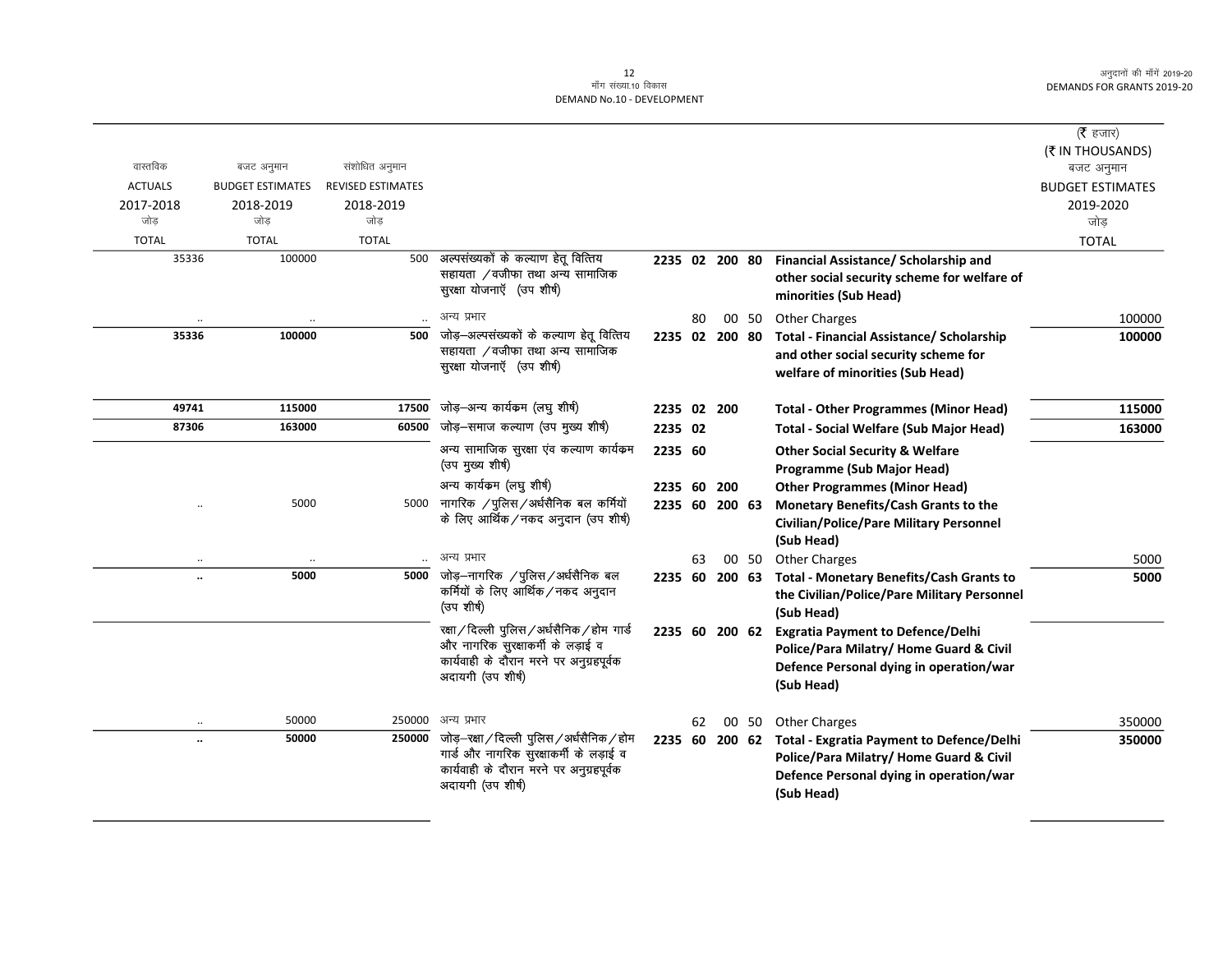|                      |                         |                          |                                           |         |                |    |     |       |                                                       | ( $\bar{\tau}$ हजार)           |
|----------------------|-------------------------|--------------------------|-------------------------------------------|---------|----------------|----|-----|-------|-------------------------------------------------------|--------------------------------|
| वास्तविक             | बजट अनुमान              | संशोधित अनुमान           |                                           |         |                |    |     |       |                                                       | (₹ IN THOUSANDS)<br>बजट अनुमान |
| <b>ACTUALS</b>       | <b>BUDGET ESTIMATES</b> | <b>REVISED ESTIMATES</b> |                                           |         |                |    |     |       |                                                       | <b>BUDGET ESTIMATES</b>        |
| 2017-2018            | 2018-2019               | 2018-2019                |                                           |         |                |    |     |       |                                                       | 2019-2020                      |
| जोड                  | जोड                     | जोड़                     |                                           |         |                |    |     |       |                                                       | जोड़                           |
| <b>TOTAL</b>         | <b>TOTAL</b>            | <b>TOTAL</b>             |                                           |         |                |    |     |       |                                                       | <b>TOTAL</b>                   |
|                      |                         |                          | गवाह संरक्षण कोष (उप शीर्ष)               |         | 2235 60        |    |     |       | 200 61 Witness Protection Fund (Sub Head)             |                                |
|                      | 20000                   | 20000                    | अन्य प्रभार                               |         |                | 61 |     | 00 50 | <b>Other Charges</b>                                  | 20000                          |
|                      | 20000                   | 20000                    | जोड़—गवाह संरक्षण कोष (उप शीर्ष)          |         | 2235 60        |    |     |       | 200 61 Total - Witness Protection Fund (Sub Head)     | 20000                          |
| $\ddotsc$            | 75000                   | 275000                   | जोड़-अन्य कार्यकम (लघु शीर्ष)             |         | 2235 60        |    | 200 |       | <b>Total - Other Programmes (Minor Head)</b>          | 375000                         |
|                      | 75000                   | 275000                   | जोड़-अन्य सामाजिक सुरक्षा एंव कल्याण      |         | 2235 60        |    |     |       | <b>Total - Other Social Security &amp; Welfare</b>    | 375000                         |
|                      |                         |                          | कार्यकम (उप मुख्य शीर्ष)                  |         |                |    |     |       | Programme (Sub Major Head)                            |                                |
| 688414               | 766400                  | 863100                   | जोड़-मुख्य शीर्ष "2235"                   |         | 2235           |    |     |       | <b>TOTAL - MAJOR HEAD"2235"</b>                       | 1066400                        |
| 688414               | 766200                  | 862900                   |                                           | स्वीकृत |                |    |     |       | <b>Voted</b>                                          | 1066200                        |
| $\ldots$             | 200                     | 200                      | मुख्य शीर्ष "2245"                        | भारित   |                |    |     |       | Charged                                               | 200                            |
|                      |                         |                          | प्राकृतिक आपदाओं के लिये राहत (मुख्य      |         |                |    |     |       | <b>MAJOR HEAD "2245"</b>                              |                                |
|                      |                         |                          | शीर्ष)                                    |         | 2245           |    |     |       | <b>Relief on Account of Natural Calamities</b>        |                                |
|                      |                         |                          | बाढ़, तूफान इत्यादि (उप मुख्य शीर्ष)      |         | 2245 02        |    |     |       | (Major Head)<br>Floods, Cyclone etc. (Sub Major Head) |                                |
|                      |                         |                          | निशुल्क राहत (लघु शीर्ष)                  |         | 2245 02 101    |    |     |       | <b>Gratuitous Relief (Minor Head)</b>                 |                                |
|                      |                         |                          | राजस्व सचिव (उप शीर्ष)                    |         | 2245 02 101 97 |    |     |       | <b>Secretary Revenue (Sub Head)</b>                   |                                |
|                      |                         |                          | अन्य मदें                                 |         |                | 97 | 98  |       | <b>Other Items</b>                                    |                                |
|                      |                         |                          | अन्य प्रभार                               |         |                | 97 |     | 98 50 | <b>Other Charges</b>                                  |                                |
| 38061                | 130000                  | 1130000                  |                                           | स्वीकृत |                |    |     |       | Voted                                                 | 130000                         |
| $\ddot{\phantom{0}}$ | 1000                    | 1000                     |                                           | भारित   |                |    |     |       | Charged                                               | 1000                           |
| 38061                | 131000                  | 1131000                  | जोड़-राजस्व सचिव (उप शीर्ष)               |         |                |    |     |       | 2245 02 101 97 Total - Secretary Revenue (Sub Head)   | 131000                         |
| 38061                | 130000                  | 1130000                  |                                           | स्वीकृत |                |    |     |       | <b>Voted</b>                                          | 130000                         |
| $\ldots$             | 1000                    | 1000                     |                                           | भारित   |                |    |     |       | Charged                                               | 1000                           |
| 38061                | 131000                  | 1131000                  | जोड़–निशुल्क राहत (लघु शीर्ष)             |         | 2245 02 101    |    |     |       | <b>Total - Gratuitous Relief (Minor Head)</b>         | 131000                         |
| 38061                | 130000                  | 1130000                  |                                           | स्वीकृत |                |    |     |       | <b>Voted</b>                                          | 130000                         |
| $\cdot\cdot$         | 1000                    | 1000                     |                                           | भारित   |                |    |     |       | Charged                                               | 1000                           |
| 38061                | 131000                  | 1131000                  | जोड़-बाढ़, तूफान इत्यादि (उप मुख्य शीर्ष) |         | 2245 02        |    |     |       | Total - Floods, Cyclone etc. (Sub Major<br>Head)      | 131000                         |
| 38061                | 130000                  | 1130000                  |                                           | स्वीकृत |                |    |     |       | Voted                                                 | 130000                         |
| $\ldots$             | 1000                    | 1000                     |                                           | भारित   |                |    |     |       | Charged                                               | 1000                           |
|                      |                         |                          | सामान्य (उप मुख्य शीर्ष)                  |         | 2245 80        |    |     |       | General (Sub Major Head)                              |                                |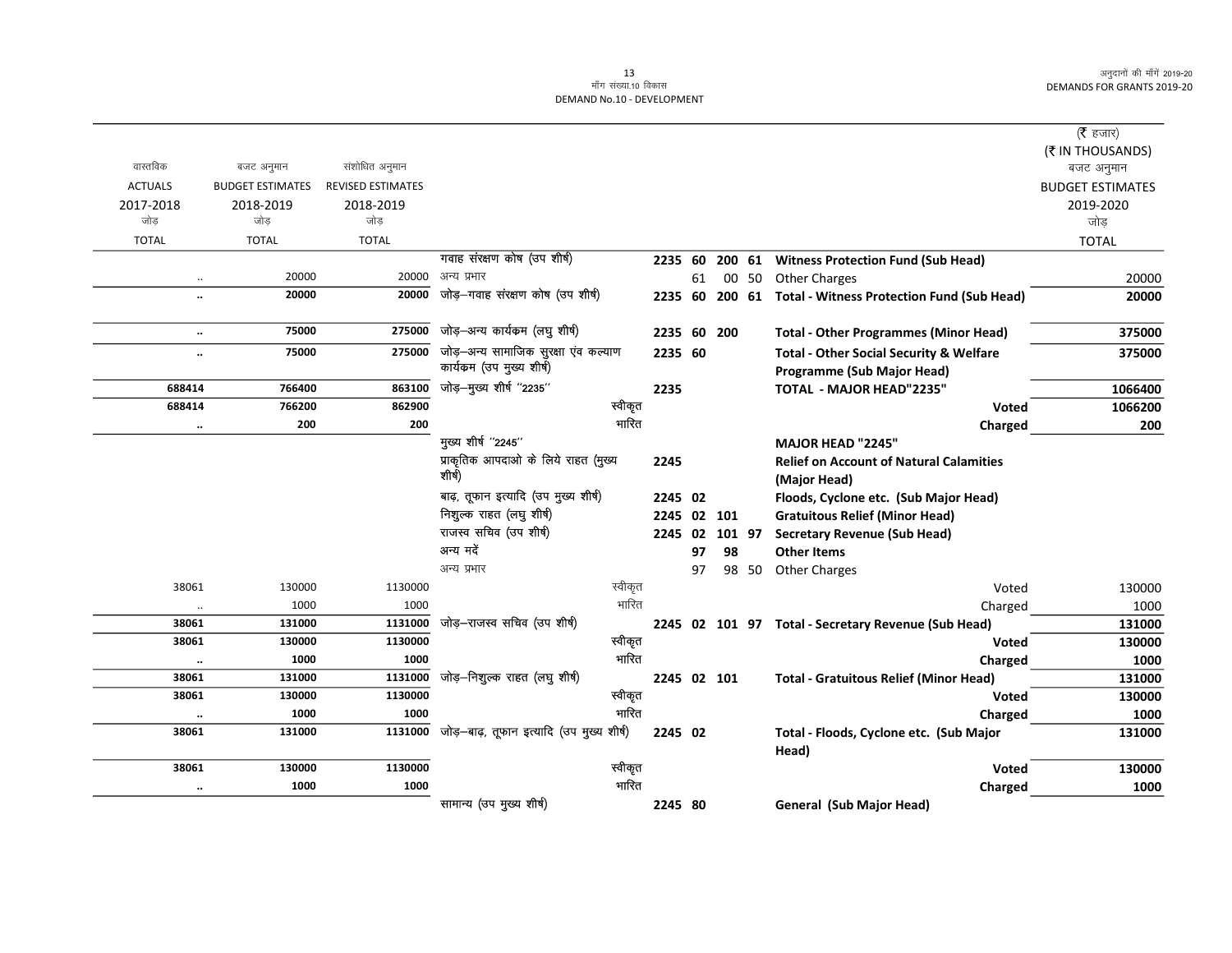$\overline{\phantom{0}}$ 

|                                   |                         |                          |                                              |                |    |       |                                                             | ( $\bar{\tau}$ हजार)           |
|-----------------------------------|-------------------------|--------------------------|----------------------------------------------|----------------|----|-------|-------------------------------------------------------------|--------------------------------|
| वास्तविक                          | बजट अनुमान              | संशोधित अनुमान           |                                              |                |    |       |                                                             | (₹ IN THOUSANDS)<br>बजट अनुमान |
| <b>ACTUALS</b>                    | <b>BUDGET ESTIMATES</b> | <b>REVISED ESTIMATES</b> |                                              |                |    |       |                                                             | <b>BUDGET ESTIMATES</b>        |
| 2017-2018                         | 2018-2019               | 2018-2019                |                                              |                |    |       |                                                             | 2019-2020                      |
| जोड                               | जोड                     | जोड                      |                                              |                |    |       |                                                             | जोड                            |
| <b>TOTAL</b>                      | <b>TOTAL</b>            | <b>TOTAL</b>             |                                              |                |    |       |                                                             | <b>TOTAL</b>                   |
|                                   |                         |                          | आपदा उन्मुख क्षेत्रों में राष्ट्रीय आपदा     | 2245 80 102    |    |       | <b>Management on National Disaster</b>                      |                                |
|                                   |                         |                          | आकस्मिक योजना पर प्रबंधन (लघु शीर्ष)         |                |    |       | <b>Contigency Plan in Disaster Prone Area</b>               |                                |
|                                   |                         |                          |                                              |                |    |       | (Minor Head)                                                |                                |
|                                   |                         |                          | आपदा ग्रस्त क्षेत्रों में प्रकृतिक आपदा      | 2245 80 102 99 |    |       | Disaster Management Projects under                          |                                |
|                                   |                         |                          | योजना के तहत आपदा प्रबंधन परियोजनाएं         |                |    |       | <b>Natural Disaster Plan in Disaster Prone</b>              |                                |
|                                   |                         |                          | (सी.एस.एस) (उप शीर्ष)                        |                |    |       | Areas (CSS) (Sub Head)                                      |                                |
| $\ddotsc$                         | 1100                    | 1100                     | कार्यालय व्यय                                |                | 99 | 00 13 | <b>Office Expenses</b>                                      | 1100                           |
| $\ddot{\phantom{a}}$              | 1100                    | 1100                     | जोड़-आपदा ग्रस्त क्षेत्रों में प्रकृतिक आपदा | 2245 80 102 99 |    |       | <b>Total - Disaster Management Projects</b>                 | 1100                           |
|                                   |                         |                          | योजना के तहत आपदा प्रबंधन परियोजनाएं         |                |    |       | under Natural Disaster Plan in Disaster                     |                                |
|                                   |                         |                          | (सी.एस.एस) (उप शीर्ष)                        |                |    |       | Prone Areas (CSS) (Sub Head)                                |                                |
|                                   |                         |                          |                                              |                |    |       |                                                             |                                |
| 114639                            | 100000                  | 100000                   | आपदा प्रबंधन प्रकोष्ठ (उप शीर्ष)             | 2245 80 102 96 |    |       | <b>Disaster Management Cell (Sub Head)</b>                  |                                |
| $\ddotsc$                         | $\ldots$                |                          | अन्य प्रभार                                  |                | 96 | 00 50 | <b>Other Charges</b>                                        | 100000                         |
| 114639                            | 100000                  | 100000                   | जोड़-आपदा प्रबंधन प्रकोष्ठ (उप शीर्ष)        | 2245 80 102 96 |    |       | <b>Total - Disaster Management Cell (Sub</b>                | 100000                         |
|                                   |                         |                          | भूकंप खतरा प्रबंधन के लिए क्षमता बनाने       |                |    |       | Head)                                                       |                                |
| $\ldots$                          | 5000                    | 5000                     | हेतु राष्ट्रीय कार्यकम (सी.एस.एस) (उप शीर्ष) | 2245 80 102 95 |    |       | National programme for capacity building                    |                                |
|                                   |                         |                          |                                              |                |    |       | for earthquake risk management (CSS)                        |                                |
|                                   |                         |                          | अन्य प्रभार                                  |                |    |       | (Sub Head)                                                  |                                |
| $\cdot\cdot$                      | 5000                    | 5000                     | जोड़—भूकंप खतरा प्रबंधन के लिए क्षमता        |                | 95 |       | 00 50 Other Charges                                         | 5000<br>5000                   |
| $\ddot{\phantom{a}}$              |                         |                          | बनाने हेतु राष्ट्रीय कार्यकम (सी.एस.एस)      | 2245 80 102 95 |    |       | <b>Total - National programme for capacity</b>              |                                |
|                                   |                         |                          | (उप शीर्ष)                                   |                |    |       | building for earthquake risk management<br>(CSS) (Sub Head) |                                |
|                                   | 5000                    | 5000                     | राष्टीय विघ्यालय् सुरक्षा योजना (सी.एस.      | 2245 80 102 94 |    |       | <b>National School Safety Programme (CSS)</b>               |                                |
| $\ldots$                          |                         |                          | एस) (उप शीर्ष)                               |                |    |       | (Sub Head)                                                  |                                |
|                                   |                         |                          | अन्य प्रभार                                  |                | 94 | 00 50 | <b>Other Charges</b>                                        | 5000                           |
| $\ddotsc$<br>$\ddot{\phantom{a}}$ | $\cdot\cdot$<br>5000    | 5000                     | जोड़-राष्टीय विघ्यालय् सुरक्षा योजना (सी.    | 2245 80 102 94 |    |       | <b>Total - National School Safety Programme</b>             | 5000                           |
|                                   |                         |                          | एस.एस) (उप शीर्ष)                            |                |    |       | (CSS) (Sub Head)                                            |                                |
|                                   |                         |                          | एस.डी.एम.ए. व डी.डी.एम.ए.का गठन (सी.         | 2245 80 102 93 |    |       | Strengthing of SDMA's & DDMA's (CSS)                        |                                |
|                                   |                         |                          | एस.एस) (उप शीर्ष)                            |                |    |       | (Sub Head)                                                  |                                |
|                                   | 3000                    |                          | 3000 आपूर्ति और सामग्री                      |                | 93 |       | 00 21 Supplies & Materials                                  | 3000                           |
|                                   |                         |                          |                                              |                |    |       |                                                             |                                |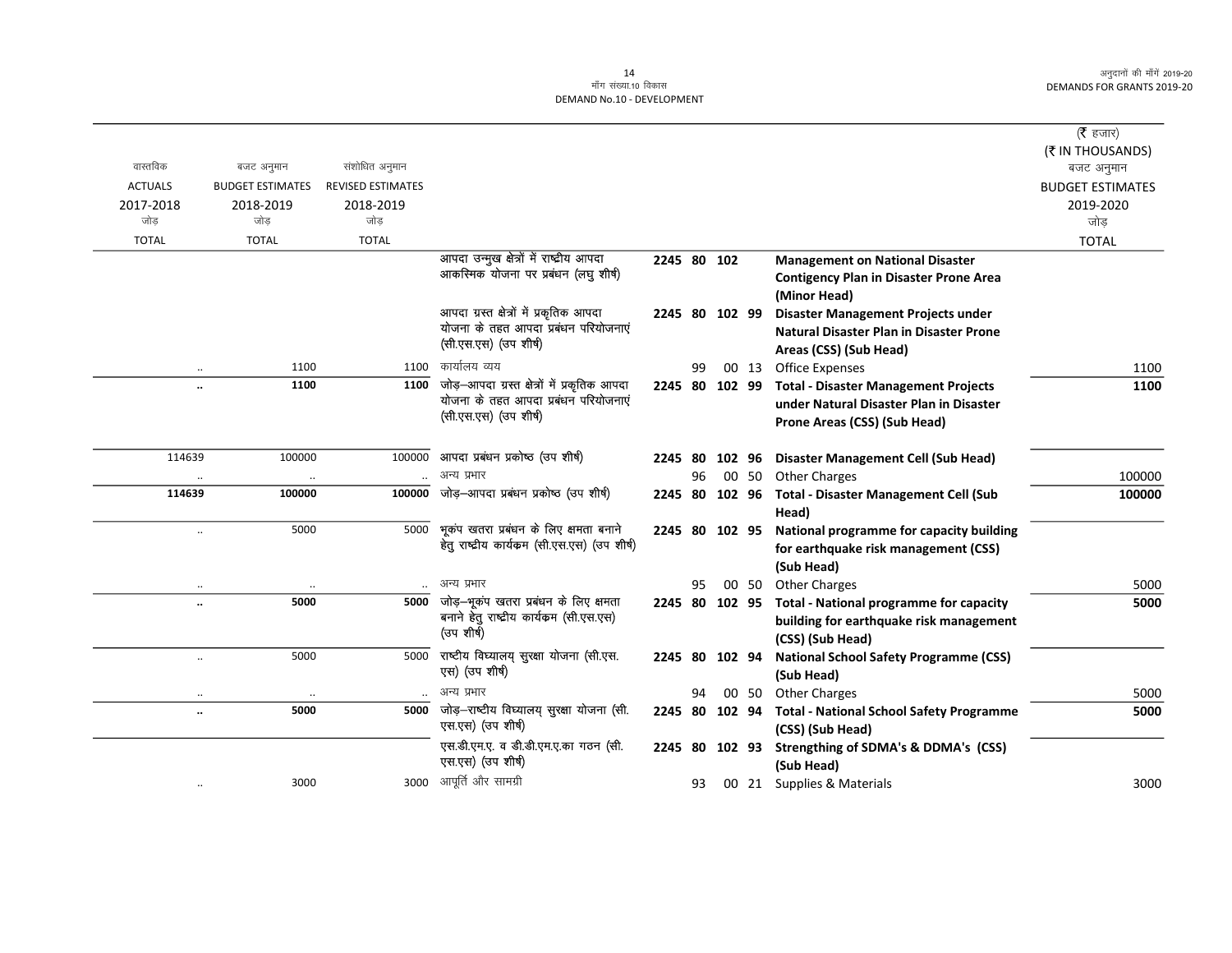### 15<br>मॉंग संख्या.10 विकास DEMAND No.10 - DEVELOPMENT

|                      |                         |                          | पौध पालन (मुख्य शीर्ष)                                                                | 2401        |    |                |       | <b>Crop Husbandry (Major Head)</b>                                           |                         |
|----------------------|-------------------------|--------------------------|---------------------------------------------------------------------------------------|-------------|----|----------------|-------|------------------------------------------------------------------------------|-------------------------|
|                      |                         |                          | मुख्य शीर्ष "2401"                                                                    |             |    |                |       | MAJOR HEAD "2401"                                                            |                         |
| 14476                | 16900                   | 15000                    | जोड़-मुख्य शीर्ष "2250"                                                               | 2250        |    |                |       | TOTAL - MAJOR HEAD"2250"                                                     | 17300                   |
| 14476                | 16900                   | 15000                    | जोड़—अन्य व्यय (लघु शीर्ष)                                                            | 2250 00 800 |    |                |       | <b>Total - Other Expenditure (Minor Head)</b>                                | 17300                   |
| 3507                 | 2100                    | 800                      | अन्य प्रभार                                                                           |             | 00 |                | 00 50 | <b>Other Charges</b>                                                         | 2000                    |
| 511                  | 1100                    | 900                      | कार्यालय व्यय                                                                         |             | 00 |                | 00 13 | <b>Office Expenses</b>                                                       | 1100                    |
| 257                  | 600                     | 600                      | चिकित्सा उपचार                                                                        |             | 00 | 00             | 06    | <b>Medical Treatment</b>                                                     | 700                     |
| 1943                 | 2600                    | 2200                     | मजदूरी                                                                                |             | 00 | 00             | 02    | Wages                                                                        | 2000                    |
| 8258                 | 10500                   | 10500                    | वेतन                                                                                  |             | 00 |                | 00 01 | <b>Salaries</b>                                                              | 11500                   |
|                      |                         |                          | अन्य व्यय (लघु शीर्ष)                                                                 | 2250 00     |    | 800            |       | <b>Other Expenditure (Minor Head)</b>                                        |                         |
|                      |                         |                          | (गुरूद्वारा चुनाव)                                                                    |             |    |                |       | (GURUDWARA ELECTION)                                                         |                         |
|                      |                         |                          | अन्य सामाजिक सेवायें (मुख्य शीर्ष)                                                    | 2250        |    |                |       | <b>Other Social Services (Major Head)</b>                                    |                         |
|                      |                         |                          | मुख्य शीर्ष "2250"                                                                    |             |    |                |       | MAJOR HEAD "2250"                                                            |                         |
| $\cdot\cdot$         | 1000                    | 1000                     | भारित                                                                                 |             |    |                |       | Charged                                                                      | 1000                    |
| 152700               | 294100                  | 1294100                  | स्वीकृत                                                                               |             |    |                |       | Voted                                                                        | 294100                  |
| 152700               | 295100                  | 1295100                  | जोड़-मुख्य शीर्ष "2245"                                                               | 2245        |    |                |       | <b>TOTAL - MAJOR HEAD"2245"</b>                                              | 295100                  |
| 114639               | 164100                  | 164100                   | जोड़-सामान्य (उप मुख्य शीर्ष)                                                         | 2245 80     |    |                |       | <b>Total - General (Sub Major Head)</b>                                      | 164100                  |
|                      |                         |                          |                                                                                       |             |    |                |       | <b>Contigency Plan in Disaster Prone Area</b><br>(Minor Head)                |                         |
| 114639               | 164100                  | 164100                   | जोड़-आपदा उन्मुख क्षेत्रों में राष्ट्रीय आपदा<br>आकस्मिक योजना पर प्रबंधन (लघु शीर्ष) | 2245 80 102 |    |                |       | <b>Total - Management on National Disaster</b>                               | 164100                  |
|                      |                         |                          |                                                                                       |             |    |                |       |                                                                              |                         |
|                      |                         |                          | प्रतिकिया कोष (उप शीर्ष)                                                              |             |    |                |       | <b>Response Fund (Sub Head)</b>                                              |                         |
| $\ldots$             | 50000                   | 50000                    | जोड़–आपदा आकस्मिकता योजना/आपदा                                                        |             |    | 2245 80 102 92 |       | Total - Disaster Contigency Plan/ Disaster                                   | 50000                   |
| $\ddotsc$            | 25000                   | 25000                    | अन्य प्रभार                                                                           |             | 92 |                | 00 50 | <b>Other Charges</b>                                                         | 25000                   |
| $\ddot{\phantom{0}}$ | 25000                   | 25000                    | कार्यालय व्यय                                                                         |             | 92 |                | 00 13 | <b>Office Expenses</b>                                                       | 25000                   |
|                      |                         |                          | आपदा आकस्मिकता योजना/आपदा<br>प्रतिकिया कोष (उप शीर्ष)                                 |             |    | 2245 80 102 92 |       | <b>Disaster Contigency Plan/ Disaster</b><br><b>Response Fund (Sub Head)</b> |                         |
|                      |                         |                          | (सी.एस.एस) (उप शीर्ष)                                                                 |             |    |                |       | (CSS) (Sub Head)                                                             |                         |
| $\ldots$             | 3000                    | 3000                     | जोड़–एस.डी.एम.ए. व डी.डी.एम.ए.का गठन                                                  |             |    |                |       | 2245 80 102 93 Total - Strengthing of SDMA's & DDMA's                        | 3000                    |
| <b>TOTAL</b>         | <b>TOTAL</b>            | <b>TOTAL</b>             |                                                                                       |             |    |                |       |                                                                              | <b>TOTAL</b>            |
| जोड                  | जोड                     | जोड                      |                                                                                       |             |    |                |       |                                                                              | जोड़                    |
| 2017-2018            | 2018-2019               | 2018-2019                |                                                                                       |             |    |                |       |                                                                              | 2019-2020               |
| <b>ACTUALS</b>       | <b>BUDGET ESTIMATES</b> | <b>REVISED ESTIMATES</b> |                                                                                       |             |    |                |       |                                                                              | <b>BUDGET ESTIMATES</b> |
| वास्तविक             | बजट अनुमान              | संशोधित अनुमान           |                                                                                       |             |    |                |       |                                                                              | बजट अनुमान              |
|                      |                         |                          |                                                                                       |             |    |                |       |                                                                              | (₹ IN THOUSANDS)        |
|                      |                         |                          |                                                                                       |             |    |                |       |                                                                              | ( <b>रै</b> हजार)       |

Head)

कृषि अर्थ एवं सांख्यिकी (लघु शीर्ष) 2401 00 111 Agricultural Economics & Statictics (Minor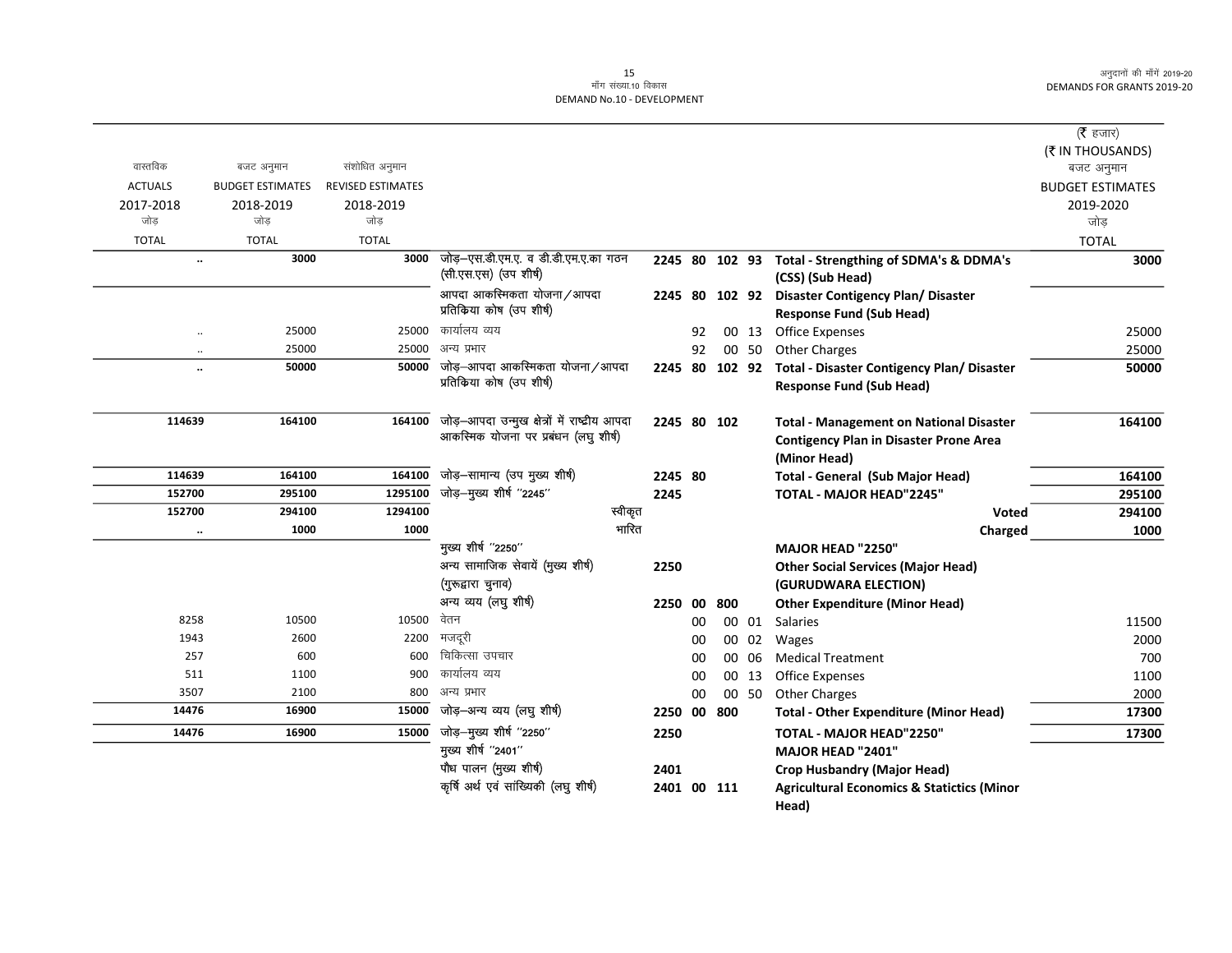|                      |                         |                          |                                           |                |    |        |       |                                                        | ( $\bar{\tau}$ हजार)    |
|----------------------|-------------------------|--------------------------|-------------------------------------------|----------------|----|--------|-------|--------------------------------------------------------|-------------------------|
|                      |                         |                          |                                           |                |    |        |       |                                                        | (₹ IN THOUSANDS)        |
| वास्तविक             | बजट अनुमान              | संशोधित अनुमान           |                                           |                |    |        |       |                                                        | बजट अनुमान              |
| <b>ACTUALS</b>       | <b>BUDGET ESTIMATES</b> | <b>REVISED ESTIMATES</b> |                                           |                |    |        |       |                                                        | <b>BUDGET ESTIMATES</b> |
| 2017-2018            | 2018-2019               | 2018-2019                |                                           |                |    |        |       |                                                        | 2019-2020               |
| जोड                  | जोड                     | जोड                      |                                           |                |    |        |       |                                                        | जोड                     |
| <b>TOTAL</b>         | <b>TOTAL</b>            | <b>TOTAL</b>             |                                           |                |    |        |       |                                                        | <b>TOTAL</b>            |
|                      |                         |                          | राजस्व सचिव (उप शीर्ष)                    | 2401 00        |    |        |       | 111 82 Secretary Revenue (Sub Head)                    |                         |
| 3149                 | 5000                    | 5000                     | कृषि गणना (सी.एस.एस)                      |                | 82 | 98     |       | <b>Agriculture Census (CSS)</b>                        |                         |
|                      |                         |                          | वेतन                                      |                | 82 |        | 98 01 | Salaries                                               | 3500                    |
|                      | $\ddotsc$               |                          | चिकित्सा उपचार                            |                | 82 | 98     | 06    | <b>Medical Treatment</b>                               | 500                     |
| $\ddotsc$            | $\ddot{\phantom{a}}$    |                          | कार्यालय व्यय                             |                | 82 |        | 98 13 | <b>Office Expenses</b>                                 | 1000                    |
| 3149                 | 5000                    | 5000                     | जोड़-कृषि गणना (सी.एस.एस)                 |                | 82 | 98     |       | <b>Total - Agriculture Census (CSS)</b>                | 5000                    |
| 3149                 | 5000                    | 5000                     | जोड़–राजस्व सचिव (उप शीर्ष)               | 2401 00        |    | 111 82 |       | <b>Total - Secretary Revenue (Sub Head)</b>            | 5000                    |
| 3149                 | 5000                    | 5000                     | जोड़—कर्षि अर्थ एवं सांख्यिकी (लघु शीर्ष) | 2401 00 111    |    |        |       | <b>Total - Agricultural Economics &amp; Statictics</b> | 5000                    |
|                      |                         |                          |                                           |                |    |        |       | (Minor Head)                                           |                         |
| 3149                 | 5000                    | 5000                     | जोड़-मुख्य शीर्ष "2401"                   | 2401           |    |        |       | <b>TOTAL - MAJOR HEAD"2401"</b>                        | 5000                    |
|                      |                         |                          | मुख्य शीर्ष "2501"                        |                |    |        |       | MAJOR HEAD "2501"                                      |                         |
|                      |                         |                          | ग्रामीण विकास के लिये विशेष कार्यक्रम     | 2501           |    |        |       | Special programme for Rural development                |                         |
|                      |                         |                          | (मुख्य शीर्ष)                             |                |    |        |       | (Major Head)                                           |                         |
|                      |                         |                          | समेकित ग्रामीण विकास कार्यक्रम (उप मुख्य  | 2501 01        |    |        |       | Integrated rural development programme                 |                         |
|                      |                         |                          | शीर्ष)                                    |                |    |        |       | (Sub Major Head)                                       |                         |
|                      |                         |                          | अन्य व्यय (लघु शीर्ष)                     | 2501 01        |    | 800    |       | <b>Other Expenditure (Minor Head)</b>                  |                         |
| $\ddotsc$            | 200                     | 200                      | पंचायत इकाइयों व इसके कार्यकलापों का      | 2501 01 800 88 |    |        |       | Modernisation of Panchayat units and its               |                         |
|                      |                         |                          | आधुनिकीकरण (उप शीर्ष)                     |                |    |        |       | functions (Sub Head)                                   |                         |
|                      |                         |                          | लघु कार्य                                 |                | 88 |        | 00 27 | <b>Minor Works</b>                                     | 200                     |
| $\ddot{\phantom{a}}$ | 200                     | 200                      | जोड़–पंचायत इकाइयों व इसके                | 2501 01 800 88 |    |        |       | <b>Total - Modernisation of Panchayat units</b>        | 200                     |
|                      |                         |                          | कार्यकलापों का आधुनिकीकरण (उप शीर्ष)      |                |    |        |       | and its functions (Sub Head)                           |                         |
|                      |                         |                          |                                           |                |    |        |       |                                                        |                         |
| $\ddot{\phantom{0}}$ | 200                     | 200                      | जोड़–अन्य व्यय (लघु शीर्ष)                | 2501 01 800    |    |        |       | <b>Total - Other Expenditure (Minor Head)</b>          | 200                     |
| $\ddot{\phantom{a}}$ | 200                     | 200                      | जोड़–समेकित ग्रामीण विकास कार्यक्रम (उप   | 2501 01        |    |        |       | Total - Integrated rural development                   | 200                     |
|                      |                         |                          | मुख्य शीर्ष)                              |                |    |        |       | programme (Sub Major Head)                             |                         |
| $\ldots$             | 200                     | 200                      | जोड़-मुख्य शीर्ष "2501"                   | 2501           |    |        |       | <b>TOTAL - MAJOR HEAD"2501"</b>                        | 200                     |
|                      |                         |                          | मुख्य शीर्ष "2506"                        |                |    |        |       | <b>MAJOR HEAD "2506".</b>                              |                         |
|                      |                         |                          | भूमि सुधार (मुख्य शीर्ष)                  | 2506           |    |        |       | Land Reforms (Major Head)                              |                         |
|                      |                         |                          | भूमि अभिलेख का रखरखाव (लघु शीर्ष)         | 2506 00 103    |    |        |       | <b>Maintanance of land records (Minor Head)</b>        |                         |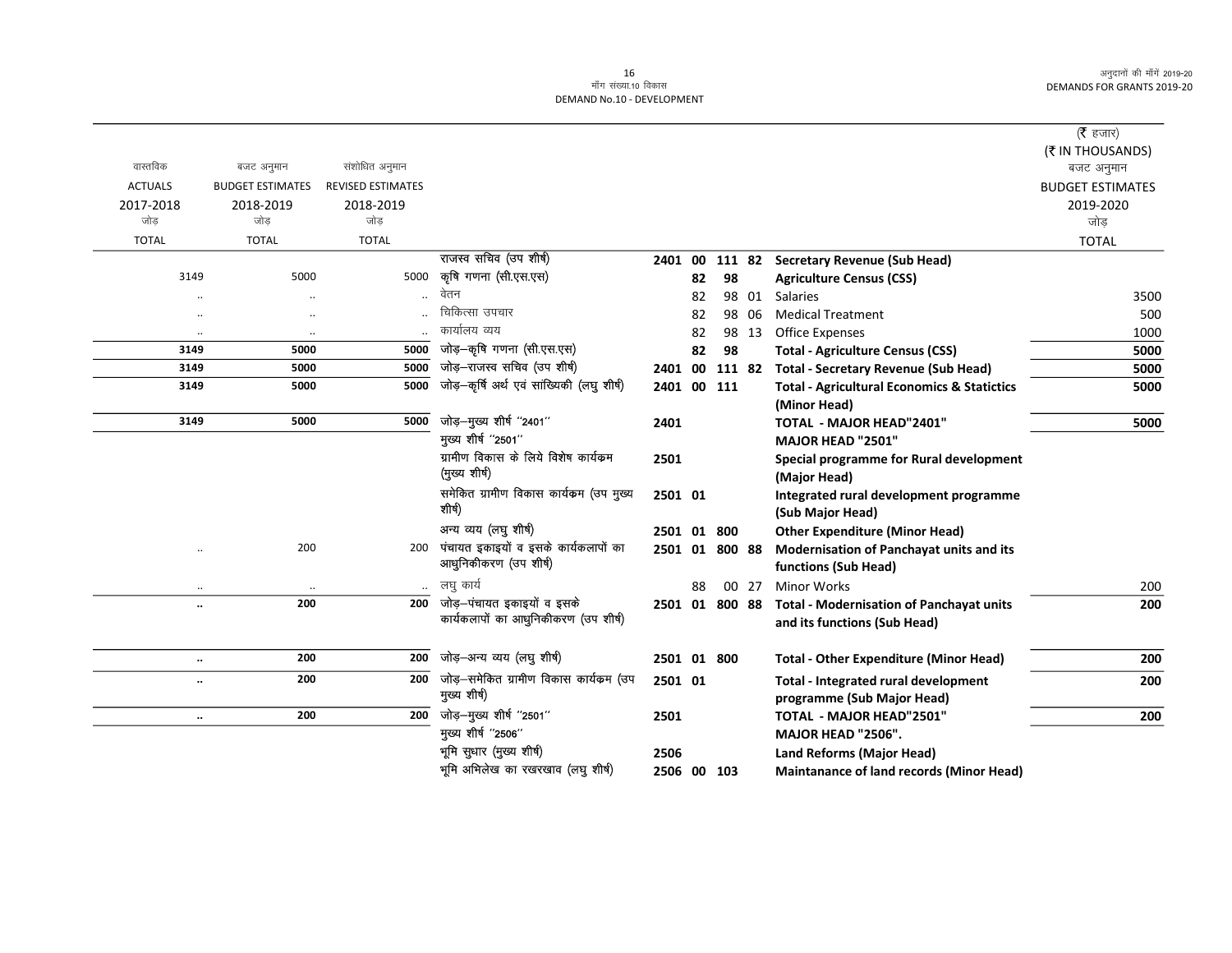$\overline{\phantom{0}}$ 

|                      |                         |                          |                                                              |                |    |           |       |                                                                        | ( $\bar{\tau}$ हजार)           |
|----------------------|-------------------------|--------------------------|--------------------------------------------------------------|----------------|----|-----------|-------|------------------------------------------------------------------------|--------------------------------|
| वास्तविक             | बजट अनुमान              | संशोधित अनुमान           |                                                              |                |    |           |       |                                                                        | (₹ IN THOUSANDS)<br>बजट अनुमान |
| <b>ACTUALS</b>       | <b>BUDGET ESTIMATES</b> | <b>REVISED ESTIMATES</b> |                                                              |                |    |           |       |                                                                        | <b>BUDGET ESTIMATES</b>        |
| 2017-2018            | 2018-2019               | 2018-2019                |                                                              |                |    |           |       |                                                                        | 2019-2020                      |
| जोड                  | जोड                     | जोड                      |                                                              |                |    |           |       |                                                                        | जोड                            |
| <b>TOTAL</b>         | <b>TOTAL</b>            | <b>TOTAL</b>             |                                                              |                |    |           |       |                                                                        | <b>TOTAL</b>                   |
| 290                  | 8500                    | 8500                     | भूमि अभिलेख का कम्प्यूटरीकरण (सी.एस.<br>एस) (उप शीर्ष)       | 2506 00 103 98 |    |           |       | <b>Computerisation of land records (CSS) (Sub</b><br>Head)             |                                |
|                      |                         |                          | सूचना तकनीक                                                  |                | 98 | 99        |       | <b>Information Technology</b>                                          |                                |
| $\cdot\cdot$         | $\ddotsc$               |                          | कार्यालय व्यय                                                |                | 98 |           | 99 13 | <b>Office Expenses</b>                                                 | 8000                           |
| 290                  | 8500                    | 8500                     | जोड़-भूमि अभिलेख का कम्प्यूटरीकरण (सी.                       | 2506           |    | 00 103 98 |       | <b>Total - Computerisation of land records</b>                         | 8000                           |
|                      |                         |                          | एस.एस) (उप शीर्ष)                                            |                |    |           |       | (CSS) (Sub Head)                                                       |                                |
| 290                  | 8500                    | 8500                     | जोड़-भूमि अभिलेख का रखरखाव (लघु<br>शीर्ष)                    | 2506 00 103    |    |           |       | <b>Total - Maintanance of land records</b><br>(Minor Head)             | 8000                           |
| 290                  | 8500                    | 8500                     | जोड़-मुख्य शीर्ष "2506"                                      | 2506           |    |           |       | TOTAL - MAJOR HEAD"2506"                                               | 8000                           |
|                      |                         |                          | मुख्य शीर्ष "2515"                                           |                |    |           |       | <b>MAJOR HEAD "2515"</b>                                               |                                |
|                      |                         |                          | अन्य ग्रामीण विकास कार्यक्रम (मुख्य शीर्ष)                   | 2515           |    |           |       | Other Rural development programme                                      |                                |
|                      |                         |                          |                                                              |                |    |           |       | (Major Head)                                                           |                                |
|                      |                         |                          | निर्देशन एवं प्रशासन (लघु शीर्ष)                             | 2515 00        |    | 001       |       | <b>Direction &amp; Administration (Minor Head)</b>                     |                                |
| $\cdot\cdot$         | 546                     |                          | निर्देशन एवं प्रशासन (उप शीर्ष)                              |                | 00 |           | 00 42 | Direction & Administration (Sub Head)                                  | 546                            |
| $\ddotsc$            | 546                     |                          | जोड़-निर्देशन एवं प्रशासन (लघु शीर्ष)                        | 2515 00 001    |    |           |       | <b>Total - Direction &amp; Administration (Minor</b><br>Head)          | 546                            |
|                      |                         |                          | पंचायती राज (लघु शीर्ष)                                      | 2515 00 101    |    |           |       | Panchayati Raj (Minor Head)                                            |                                |
|                      |                         |                          | ग्राम पंचायत अधिनियम के संदर्भ में प्रभार<br>(उप शीर्ष)      | 2515 00 101 98 |    |           |       | Charges in connection with villege<br><b>Panchayat Act (Sub Head)</b>  |                                |
| 10889                | 17400                   | 13100                    | वेतन                                                         |                | 98 |           | 00 01 | <b>Salaries</b>                                                        | 13100                          |
| 111                  | 600                     | 600                      | चिकित्सा उपचार                                               |                | 98 |           | 00 06 | <b>Medical Treatment</b>                                               | 800                            |
| $\ddot{\phantom{a}}$ | 50                      | 50                       | घरेलू यात्रा व्यय                                            |                | 98 |           | 00 11 | <b>Domestic Travel Expenses</b>                                        | 50                             |
| 832                  | 1700                    | 1700                     | कार्यालय व्यय                                                |                | 98 |           | 00 13 | <b>Office Expenses</b>                                                 | 1700                           |
| $\ddot{\phantom{0}}$ | 200                     | 200                      | विज्ञापन तथा प्रचार                                          |                | 98 |           | 00 26 | Advertisement & Publicity                                              | 200                            |
| 11832                | 19950                   | 15650                    | जोड़—ग्राम पंचायत अधिनियम के संदर्भ में<br>प्रभार (उप शीर्ष) | 2515 00 101 98 |    |           |       | Total - Charges in connection with villege<br>Panchayat Act (Sub Head) | 15850                          |
| 11832                | 19950                   | 15650                    | जोड़-पंचायती राज (लघु शीर्ष)                                 | 2515 00 101    |    |           |       | Total - Panchayati Raj (Minor Head)                                    | 15850                          |
|                      |                         |                          | सामुदायिक विकास (लघु शीर्ष)                                  | 2515 00 102    |    |           |       | <b>Community Development (Minor Head)</b>                              |                                |
|                      |                         |                          | सामुदायिक विकास कार्मिक (उप शीर्ष)                           | 2515 00 102 88 |    |           |       | <b>Community Development personnel (Sub</b>                            |                                |
|                      |                         |                          |                                                              |                |    |           |       | Head)                                                                  |                                |
| 29787                | 45000                   | 45000                    | वेतन                                                         |                | 88 |           |       | 00 01 Salaries                                                         | 45000                          |
|                      |                         |                          |                                                              |                |    |           |       |                                                                        |                                |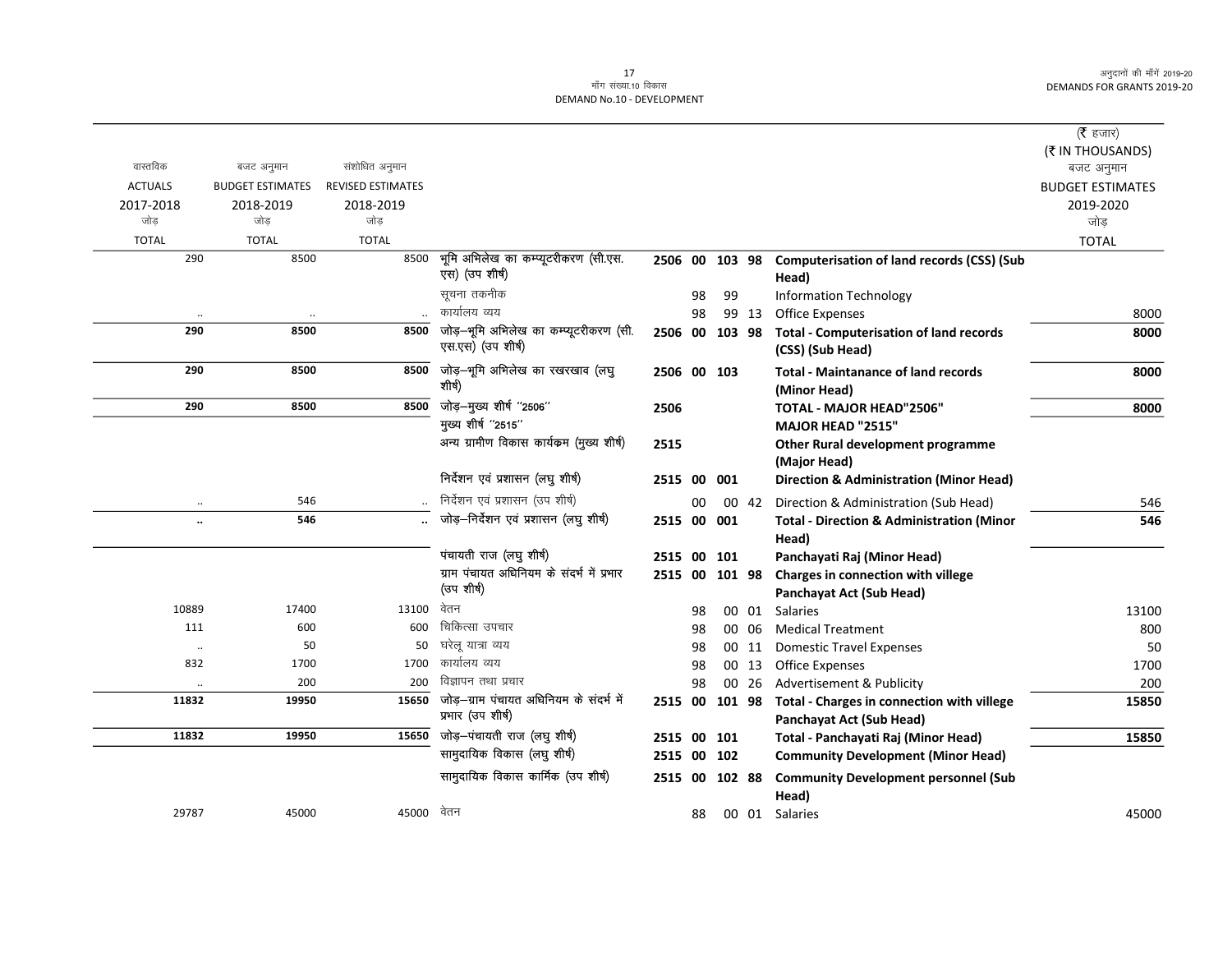| ( <b>रै</b> हजार)       |                                               |                |             |      |                                            |                          |                         |                   |
|-------------------------|-----------------------------------------------|----------------|-------------|------|--------------------------------------------|--------------------------|-------------------------|-------------------|
| (₹ IN THOUSANDS)        |                                               |                |             |      |                                            |                          |                         |                   |
| बजट अनुमान              |                                               |                |             |      |                                            | संशोधित अनुमान           | बजट अनुमान              | वास्तविक          |
| <b>BUDGET ESTIMATES</b> |                                               |                |             |      |                                            | <b>REVISED ESTIMATES</b> | <b>BUDGET ESTIMATES</b> | <b>ACTUALS</b>    |
| 2019-2020               |                                               |                |             |      |                                            | 2018-2019                | 2018-2019               | 2017-2018         |
| जोड                     |                                               |                |             |      |                                            | जोड                      | जोड                     | जोड               |
| <b>TOTAL</b>            |                                               |                |             |      |                                            | <b>TOTAL</b>             | <b>TOTAL</b>            | <b>TOTAL</b>      |
| 250                     | Wages                                         | 00 02          | 88          |      | मजदूरी                                     | 200                      | 200                     | 55                |
| 2200                    | <b>Medical Treatment</b>                      | 00 06          | 88          |      | चिकित्सा उपचार                             | 2200                     | 2200                    | 223               |
| 400                     | <b>Domestic Travel Expenses</b>               | 00 11          | 88          |      | घरेलू यात्रा व्यय                          | 300                      | 300                     | 133               |
| 3500                    | <b>Office Expenses</b>                        | 00 13          | 88          |      | कार्यालय व्यय                              | 3500                     | 3500                    | 1741              |
| 1200                    | <b>Professional Services</b>                  | 00 28          | 88          |      | व्यावसायिक सेवायें                         | 1200                     | 1200                    | 275               |
| 52550                   | <b>Total - Community Development</b>          | 2515 00 102 88 |             |      | जोड़-सामुदायिक विकास कार्मिक (उप शीर्ष)    | 52400                    | 52400                   | 32214             |
|                         | personnel (Sub Head)                          |                |             |      |                                            |                          |                         |                   |
|                         | Shyama Prasad Mukherjee Rurban Mission        | 2515 00 102 87 |             |      | श्यामा प्रसाद मुखर्जी रर्बन अभियान (एस.पी. |                          |                         |                   |
|                         | (SPMRM) (CSS) (Sub Head)                      |                |             |      | एम.आर.एम.) (सी.एस.एस.) (उप शीर्ष)          |                          |                         |                   |
| 2500                    | <b>Office Expenses</b>                        | 00 13          | 87          |      | कार्यालय व्यय                              | 2500                     | 2500                    | $\ddotsc$         |
| 1000                    | <b>Other Charges</b>                          | 00 50          | 87          |      | अन्य प्रभार                                | 1000                     | 1000                    | $\ddotsc$         |
| 3500                    | Total - Shyama Prasad Mukherjee Rurban        | 2515 00 102 87 |             |      | जोड़-श्यामा प्रसाद मुखर्जी रर्बन अभियान    | 3500                     | 3500                    |                   |
|                         | Mission (SPMRM) (CSS) (Sub Head)              |                |             |      | (एस.पी.एम.आर.एम.)(सी.एस.एस.) (उप शीर्ष)    |                          |                         |                   |
| 56050                   | <b>Total - Community Development (Minor</b>   |                | 2515 00 102 |      | जोड़-सामुदायिक विकास (लघु शीर्ष)           | 55900                    | 55900                   | 32214             |
|                         | Head)                                         |                |             |      |                                            |                          |                         |                   |
|                         | <b>Other Expenditure (Minor Head)</b>         | 800            | 2515 00     |      | अन्य व्यय (लघु शीर्ष)                      |                          |                         |                   |
|                         | <b>Other items (Sub Head)</b>                 | 00             | 99          |      | अन्य मद (उप शीर्ष)                         |                          |                         |                   |
|                         | <b>Professional Services</b>                  | 00 28          | 99          |      | व्यावसायिक सेवायें                         |                          |                         |                   |
| 600                     | Voted                                         |                |             |      | स्वीकृत                                    | 600                      | 600                     | 373               |
|                         | Charged                                       |                |             |      | भारित                                      |                          |                         |                   |
| 600                     | <b>Total - Other Expenditure (Minor Head)</b> |                | 2515 00 800 |      | जोड़–अन्य व्यय (लघु शीर्ष)                 | 600                      | 600                     | 373               |
| 600                     | Voted                                         |                |             |      | स्वीकृत                                    | 600                      | 600                     | 373               |
|                         |                                               |                |             |      | भारित                                      |                          |                         |                   |
| $\ddotsc$<br>73046      | Charged<br><b>TOTAL - MAJOR HEAD"2515"</b>    |                |             | 2515 | जोड़-मुख्य शीर्ष "2515"                    | 72150                    | $\cdot\cdot$<br>76996   | $\cdots$<br>44419 |
|                         |                                               |                |             |      | स्वीकृत                                    | 72150                    | 76996                   | 44419             |
| 73046                   | Voted                                         |                |             |      | भारित                                      |                          |                         |                   |
| $\ddot{\phantom{a}}$    | Charged                                       |                |             |      | मुख्य शीर्ष "3604"                         |                          | $\ddotsc$               | $\ddotsc$         |
|                         | <b>MAJOR HEAD "3604"</b>                      |                |             |      |                                            |                          |                         |                   |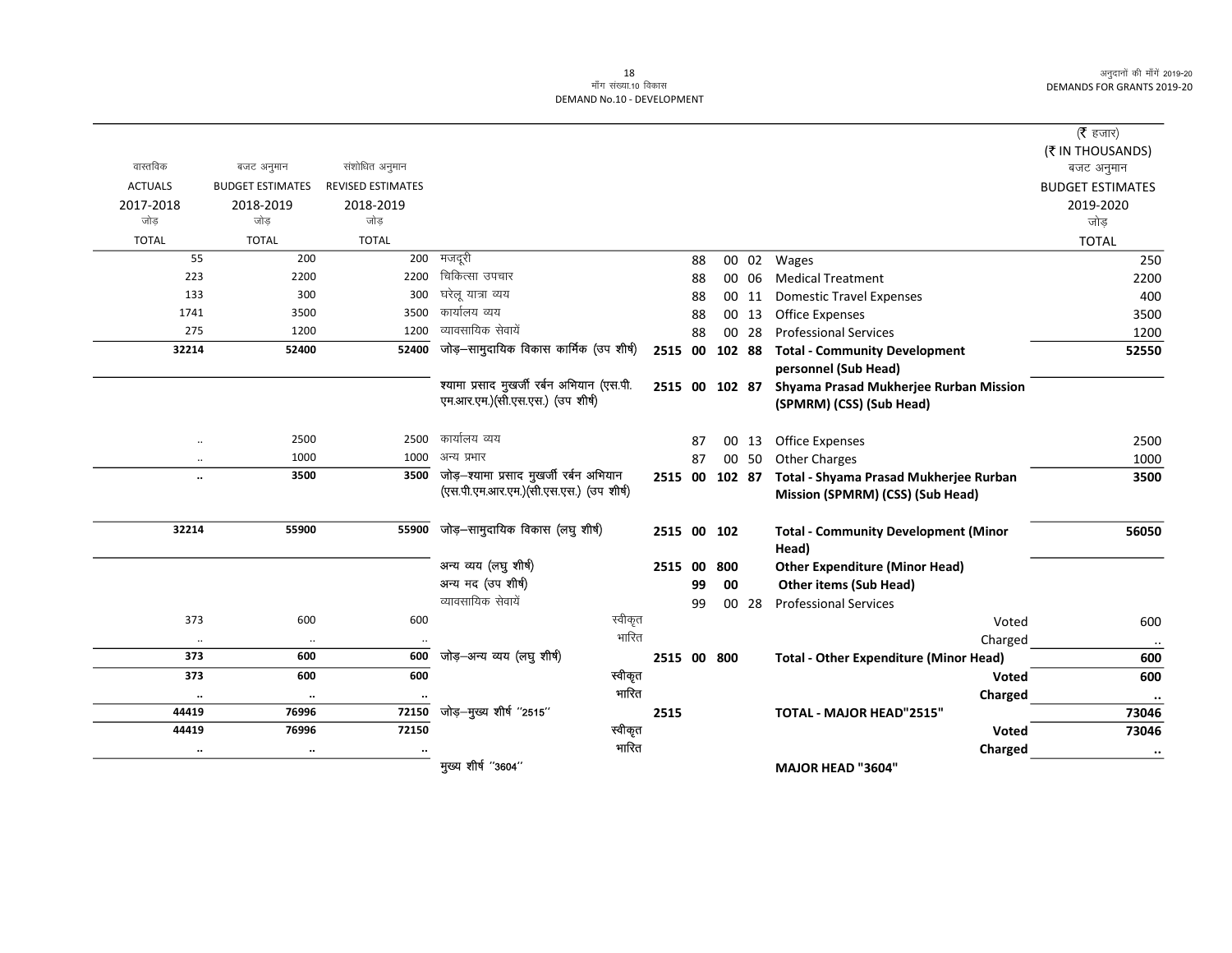|                |                                              |                          |                                                                       |             |    |           |       |                                                    | ( $\bar{\tau}$ हजार)           |
|----------------|----------------------------------------------|--------------------------|-----------------------------------------------------------------------|-------------|----|-----------|-------|----------------------------------------------------|--------------------------------|
| वास्तविक       | बजट अनुमान                                   | संशोधित अनुमान           |                                                                       |             |    |           |       |                                                    | (₹ IN THOUSANDS)<br>बजट अनुमान |
| <b>ACTUALS</b> | <b>BUDGET ESTIMATES</b>                      | <b>REVISED ESTIMATES</b> |                                                                       |             |    |           |       |                                                    | <b>BUDGET ESTIMATES</b>        |
| 2017-2018      | 2018-2019                                    | 2018-2019                |                                                                       |             |    |           |       |                                                    | 2019-2020                      |
| जोड            | जोड                                          | जोड                      |                                                                       |             |    |           |       |                                                    | जोड                            |
| <b>TOTAL</b>   | <b>TOTAL</b>                                 | <b>TOTAL</b>             |                                                                       |             |    |           |       |                                                    | <b>TOTAL</b>                   |
|                |                                              |                          | स्थानीय निकायो तथा पंचायती राज                                        | 3604        |    |           |       | <b>Compensation and Assignments to Local</b>       |                                |
|                |                                              |                          | संस्थाओं को क्षति पूर्ति तथा कार्य (मुख्य                             |             |    |           |       | <b>Bodies &amp; Panchayati Raj Institutions</b>    |                                |
|                |                                              |                          | शीर्ष)                                                                |             |    |           |       | (Major Head)                                       |                                |
|                |                                              |                          | स्टाम्प डयूटी (लघु शीर्ष)                                             | 3604 00 102 |    |           |       | <b>Stamp Duty (Minor Head)</b>                     |                                |
|                |                                              |                          | कर संग्रह में स्थानीय निकायों का अंश (उप                              | 3604        |    | 00 102 98 |       | Share of Local Bodies against tax                  |                                |
|                |                                              |                          | शीर्ष)                                                                |             |    |           |       | collections (Sub Head)                             |                                |
|                |                                              |                          | नई दिल्ली नगर परिषद को कर संग्रह में                                  |             | 98 | 98        |       | Grant in aid to New Delhi Muncipal                 |                                |
|                |                                              |                          | अंश के लिए सहायता अनुदान                                              |             |    |           |       | <b>Council in lieu of shares in Taxes</b>          |                                |
|                |                                              |                          | सहायता अनुदान–सामान्य                                                 |             | 98 |           | 98 31 | Grants-in-aid-General                              | 700000                         |
|                | $\ddotsc$<br>                                |                          | जोड़-नई दिल्ली नगर परिषद को कर<br>संग्रह में अंश के लिए सहायता अनुदान |             | 98 | 98        |       | <b>Total: Grant in aid to New Delhi Muncipal</b>   | 700000                         |
|                |                                              |                          |                                                                       |             |    |           |       | <b>Council in lieu of shares in Taxes</b>          |                                |
|                |                                              |                          | उत्तरी दिल्ली नगर निगम को कर संग्रह में                               |             | 98 | 97        |       | Grant in aid to North Delhi Municipal              |                                |
|                |                                              |                          | अंश के लिए सहायता अनुदान                                              |             |    |           |       | Corporation in lieu of shares in Taxes             |                                |
|                |                                              |                          | सहायता अनुदान-सामान्य                                                 |             | 98 |           | 97 31 | Grants-in-aid-General                              | 6500000                        |
|                | $\ddot{\phantom{a}}$<br>$\ddot{\phantom{a}}$ |                          | जोड़-उत्तरी दिल्ली नगर निगम को कर                                     |             | 98 | 97        |       | <b>Total: Grant in aid to North Delhi</b>          | 6500000                        |
|                |                                              |                          | संग्रह में अंश के लिए सहायता अनुदान                                   |             |    |           |       | Municipal Corporation in lieu of shares in         |                                |
|                |                                              |                          |                                                                       |             |    |           |       | <b>Taxes</b>                                       |                                |
|                |                                              |                          | दक्षिण दिल्ली नगर निगम को कर संग्रह में                               |             | 98 | 96        |       | Grant in aid to South Delhi Municipal              |                                |
|                |                                              |                          | अंश के लिए सहायता अनुदान                                              |             |    |           |       | <b>Corporation in lieu of shares in Taxes</b>      |                                |
|                | $\ldots$<br>$\ldots$                         |                          | सहायता अनुदान–सामान्य                                                 |             | 98 |           | 96 31 | Grants-in-aid-General                              | 8000000                        |
|                | $\ddotsc$<br>$\ddotsc$                       |                          | जोड़-दक्षिण दिल्ली नगर निगम को कर                                     |             | 98 | 96        |       | <b>Total: Grant in aid to South Delhi</b>          | 8000000                        |
|                |                                              |                          | संग्रह में अंश के लिए सहायता अनुदान                                   |             |    |           |       | Municipal Corporation in lieu of shares in         |                                |
|                |                                              |                          |                                                                       |             |    |           |       | <b>Taxes</b>                                       |                                |
|                |                                              |                          | पूर्वी दिल्ली नगर निगम को कर संग्रह में                               |             | 98 | 95        |       | Grant in aid to East Delhi Municipal               |                                |
|                |                                              |                          | अंश के लिए सहायता अनुदान                                              |             |    |           |       | <b>Corporation in lieu of shares in Taxes</b>      |                                |
|                |                                              |                          | सहायता अनुदान–सामान्य                                                 |             | 98 |           | 95 31 | Grants-in-aid-General                              | 1750000                        |
|                | $\ddot{\phantom{a}}$<br>$\ddot{\phantom{a}}$ |                          | जोड़-पूर्वी दिल्ली नगर निगम को कर                                     |             | 98 | 95        |       | <b>Total: Grant in aid to East Delhi Municipal</b> | 1750000                        |
|                |                                              |                          | संग्रह में अंश के लिए सहायता अनुदान                                   |             |    |           |       | <b>Corporation in lieu of shares in Taxes</b>      |                                |
|                |                                              |                          |                                                                       |             |    |           |       |                                                    |                                |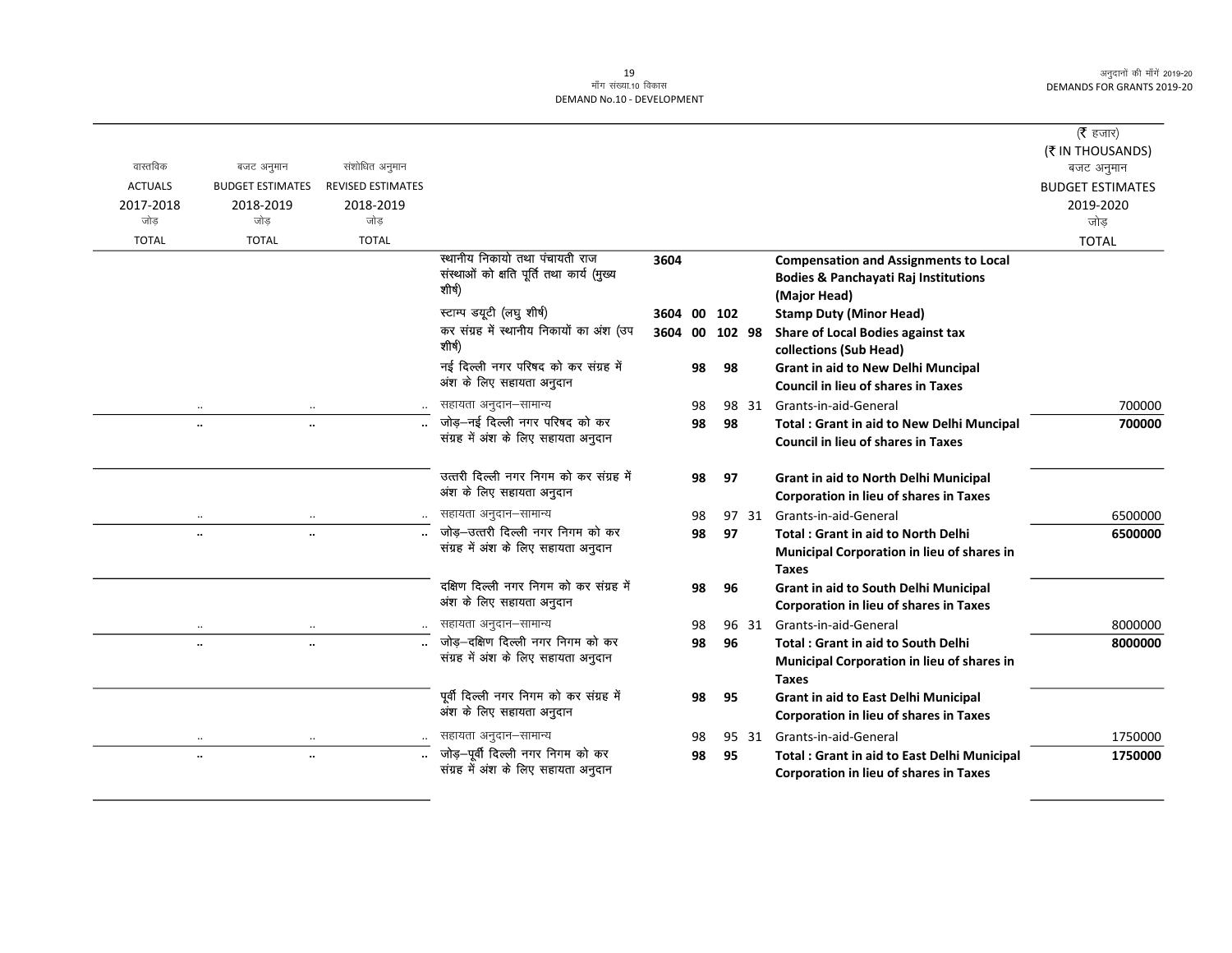$\overline{\phantom{0}}$ 

|                      |                         |                          |                                          |             |    |                |       |                                                           | ( $\bar{\tau}$ हजार)                  |
|----------------------|-------------------------|--------------------------|------------------------------------------|-------------|----|----------------|-------|-----------------------------------------------------------|---------------------------------------|
| वास्तविक             | बजट अनुमान              | संशोधित अनुमान           |                                          |             |    |                |       |                                                           | (₹ IN THOUSANDS)                      |
| <b>ACTUALS</b>       | <b>BUDGET ESTIMATES</b> | <b>REVISED ESTIMATES</b> |                                          |             |    |                |       |                                                           | बजट अनुमान<br><b>BUDGET ESTIMATES</b> |
|                      |                         |                          |                                          |             |    |                |       |                                                           |                                       |
| 2017-2018<br>जोड     | 2018-2019<br>जोड        | 2018-2019<br>जोड         |                                          |             |    |                |       |                                                           | 2019-2020<br>जोड                      |
| <b>TOTAL</b>         | <b>TOTAL</b>            | <b>TOTAL</b>             |                                          |             |    |                |       |                                                           | <b>TOTAL</b>                          |
| $\ddot{\phantom{a}}$ | $\ddotsc$               |                          | जोड़–कर संग्रह में स्थानीय निकायों का    |             |    | 3604 00 102 98 |       | <b>Total - Share of Local Bodies against tax</b>          | 16950000                              |
|                      |                         |                          | अंश (उप शीर्ष)                           |             |    |                |       | collections (Sub Head)                                    |                                       |
| $\ddotsc$            | $\ddotsc$               |                          | स्टाम्प डयूटी (लघु शीर्ष)                | 3604 00 102 |    |                |       | <b>Total - Stamp Duty (Minor Head)</b>                    | 16950000                              |
| $\ldots$             | $\ddotsc$               |                          | जोड़-मुख्य शीर्ष "3604"                  | 3604        |    |                |       | TOTAL - MAJOR HEAD"3604"                                  | 16950000                              |
| 14398052             | 20113500                | 18205100                 | जोड़-राजस्व भाग                          |             |    |                |       | <b>TOTAL - REVENUE SECTION</b>                            | 21280000                              |
| 14397852             | 20111700                | 18203300                 | स्वीकृत                                  |             |    |                |       | Voted                                                     | 21278200                              |
| 200                  | 1800                    | 1800                     | भारित                                    |             |    |                |       | Charged                                                   | 1800                                  |
|                      |                         |                          | पूँजी भाग:                               |             |    |                |       | <b>CAPITAL SECTION:</b>                                   |                                       |
|                      |                         |                          | मुख्य शीर्ष "4059"                       |             |    |                |       | MAJOR HEAD "4059"                                         |                                       |
|                      |                         |                          | सार्वजनिक कार्य हेतु पूजी परिव्यय (मुख्य | 4059        |    |                |       | Capital outlay on Public works (Major                     |                                       |
|                      |                         |                          | शीर्ष)                                   |             |    |                |       | Head)                                                     |                                       |
|                      |                         |                          | कार्यालय भवन (उप मुख्य शीर्ष)            | 4059 01     |    |                |       | <b>Office Building (Sub Major Head)</b>                   |                                       |
|                      |                         |                          | निर्माण (लघु शीर्ष)                      | 4059 01 051 |    |                |       | <b>Construction (Minor Head)</b>                          |                                       |
|                      |                         |                          | उपायुक्त कार्यालय (उप शीर्ष)             | 4059 01     |    | 051 81         |       | Dy. Commissioner Office (Sub Head)                        |                                       |
| 66901                | 170000                  | 131000                   | बडे निर्माण कार्य                        |             | 81 |                | 00 53 | <b>Major Works</b>                                        | 300000                                |
| 66901                | 170000                  | 131000                   | जोड़—उपायुक्त कार्यालय (उप शीर्ष)        |             |    |                |       | 4059 01 051 81 Total - Dy. Commissioner Office (Sub Head) | 300000                                |
| 66901                | 170000                  | 131000                   | जोड़–निर्माण (लघु शीर्ष)                 | 4059 01 051 |    |                |       | <b>Total - Construction (Minor Head)</b>                  | 300000                                |
| 66901                | 170000                  | 131000                   | जोड़-कार्यालय भवन (उप मुख्य शीर्ष)       | 4059 01     |    |                |       | <b>Total - Office Building (Sub Major Head)</b>           | 300000                                |
|                      |                         |                          | अन्य भवन (उप मुख्य शीर्ष)                | 4059 60     |    |                |       | <b>Other Building (Sub Major Head)</b>                    |                                       |
|                      |                         |                          | निर्माण (लघु शीर्ष)                      | 4059 60 051 |    |                |       | <b>Construction (Minor Head)</b>                          |                                       |
|                      |                         |                          | हज हाउस का निर्माण (उप शीर्ष)            | 4059 60     |    | 051 77         |       | <b>Construction of Haj House (Sub Head)</b>               |                                       |
| $\ddotsc$            | $\ldots$                | 50000                    | बडे निर्माण कार्य                        |             | 77 |                | 00 53 | Major Works                                               | 300000                                |
| $\ldots$             | $\ddot{\phantom{a}}$    | 50000                    | जोड़– हज हाउस का निर्माण (उप शीर्ष)      | 4059        | 60 | 051 77         |       | <b>Total - Construction of Haj House (Sub</b>             | 300000                                |
|                      |                         |                          |                                          |             |    |                |       | Head)                                                     |                                       |
| $\cdot\cdot$         | $\ddotsc$               | 50000                    | जोड़–निर्माण (लघु शीर्ष)                 | 4059 60 051 |    |                |       | <b>Total - Construction (Minor Head)</b>                  | 300000                                |
| $\ddotsc$            | $\ldots$                | 50000                    | जोड़- अन्य भवन (उप मुख्य शीर्ष)          | 4059 60     |    |                |       | <b>Total - Other Building (Sub Major Head)</b>            | 300000                                |
| 66901                | 170000                  | 181000                   | जोड़-मुख्य शीर्ष "4059"                  | 4059        |    |                |       | TOTAL - MAJOR HEAD"4059"                                  | 600000                                |
|                      |                         |                          | मुख्य शीर्ष "4070"                       |             |    |                |       | MAJOR HEAD "4070"                                         |                                       |
|                      |                         |                          | अन्य प्रशासनिक सेवाओं पर पूंजी परिव्यय   | 4070        |    |                |       | <b>Capital Outlay on Other Administrative</b>             |                                       |
|                      |                         |                          | (मुख्य शीर्ष)                            |             |    |                |       | <b>Services (Major Head)</b>                              |                                       |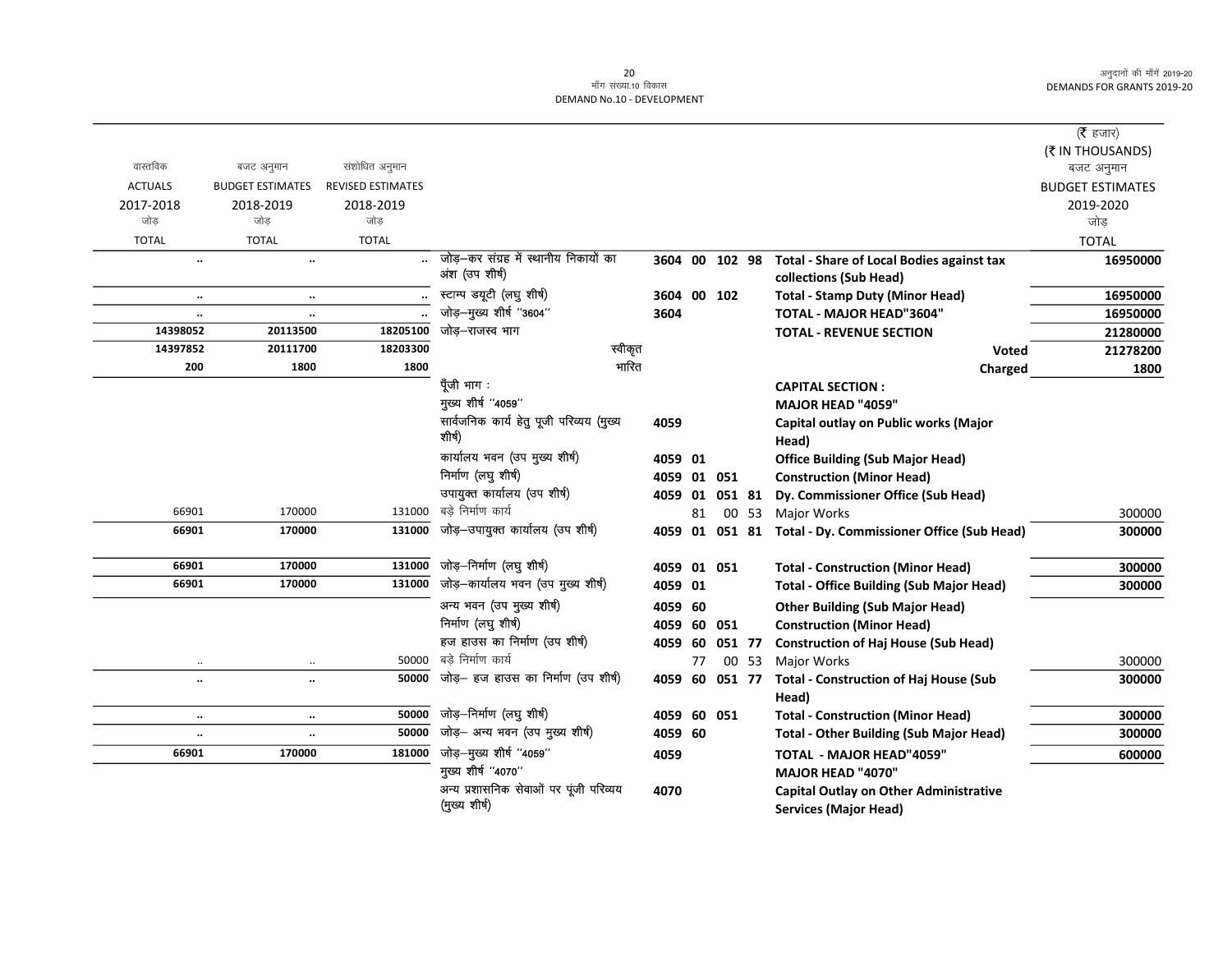|                      |                         |                          |                                      |                |    |        |       |                                                 | (रै हजार)               |
|----------------------|-------------------------|--------------------------|--------------------------------------|----------------|----|--------|-------|-------------------------------------------------|-------------------------|
|                      |                         |                          |                                      |                |    |        |       |                                                 | (₹ IN THOUSANDS)        |
| वास्तविक             | बजट अनुमान              | संशोधित अनुमान           |                                      |                |    |        |       |                                                 | बजट अनुमान              |
| <b>ACTUALS</b>       | <b>BUDGET ESTIMATES</b> | <b>REVISED ESTIMATES</b> |                                      |                |    |        |       |                                                 | <b>BUDGET ESTIMATES</b> |
|                      |                         |                          |                                      |                |    |        |       |                                                 |                         |
| 2017-2018<br>जोड     | 2018-2019<br>जोड        | 2018-2019<br>जोड         |                                      |                |    |        |       |                                                 | 2019-2020<br>जोड        |
| <b>TOTAL</b>         | <b>TOTAL</b>            | <b>TOTAL</b>             |                                      |                |    |        |       |                                                 |                         |
|                      |                         |                          | अन्य व्यय (लघु शीर्ष)                |                |    |        |       |                                                 | <b>TOTAL</b>            |
|                      |                         |                          |                                      | 4070 00        |    | 800    |       | <b>Other Expenditure (Minor Head)</b>           |                         |
|                      |                         |                          | सिविल सुरक्षा (उप शीर्ष)             | 4070 00        |    | 800 86 |       | <b>Civil Defence (Sub Head)</b>                 |                         |
|                      | 3000                    | 3000                     | मोटर वाहन                            |                | 86 |        | 00 51 | <b>Motor Vehicle</b>                            | 3000                    |
| $\ddotsc$            | 12000                   |                          | मशीनरी तथा उपकरण                     |                | 86 |        | 00 52 | Machinery & Equipment                           | 12000                   |
| $\ldots$             | 15000                   | 3000                     | जोड़-सिविल सुरक्षा (उप शीर्ष)        | 4070 00        |    | 800 86 |       | <b>Total - Civil Defence (Sub Head)</b>         | 15000                   |
| $\ddotsc$            | 15000                   | 3000                     | जोड़-अन्य व्यय (लघु शीर्ष)           | 4070 00        |    | 800    |       | <b>Total - Other Expenditure (Minor Head)</b>   | 15000                   |
| $\ddotsc$            | 15000                   | 3000                     | जोड़-मुख्य शीर्ष "4070"              | 4070           |    |        |       | TOTAL - MAJOR HEAD"4070"                        | 15000                   |
|                      |                         |                          | मुख्य शीर्ष "4250"                   |                |    |        |       | <b>MAJOR HEAD "4250"</b>                        |                         |
|                      |                         |                          | अन्य सामाजिक सेवाओं पर पूँजी परिव्यय | 4250           |    |        |       | <b>Capital outlay on other Social Services</b>  |                         |
|                      |                         |                          | (मुख्य शीर्ष)                        |                |    |        |       | (Major Head)                                    |                         |
|                      |                         |                          | प्राकृतिक आपदायें (लघु शीर्ष)        | 4250           | 00 | 101    |       | <b>Natural Calamities (Minor Head)</b>          |                         |
|                      |                         |                          | आकस्मिक आपदा योजना/आपदा              | 4250 00        |    | 101 99 |       | Diaster Contigency Plan/ Diaster Response       |                         |
|                      |                         |                          | प्रतिकिया कोष (उप शीर्ष)             |                |    |        |       | <b>Fund (Sub Head)</b>                          |                         |
|                      | 20000                   | 20000                    | मशीनरी तथा उपकरण                     |                | 99 |        |       | 00 52 Machinery & Equipment                     | 50000                   |
| $\ddot{\phantom{a}}$ | 20000                   | 20000                    | जोड़-आकस्मिक आपदा योजना/आपदा         | 4250 00 101 99 |    |        |       | Total - Disaster Contigency Plan/ Disaster      | 50000                   |
|                      |                         |                          | प्रतिकिया कोष (उप शीर्ष)             |                |    |        |       | <b>Response Fund (Sub Head)</b>                 |                         |
|                      |                         |                          |                                      |                |    |        |       |                                                 |                         |
| $\ddotsc$            | 20000                   | 20000                    | जोड़-प्राकृतिक आपदायें (लघु शीर्ष)   | 4250 00 101    |    |        |       | <b>Total - Natural Calamities (Minor Head)</b>  | 50000                   |
| $\ddotsc$            | 20000                   | 20000                    | जोड़-मुख्य शीर्ष "4250"              | 4250           |    |        |       | <b>TOTAL - MAJOR HEAD"4250"</b>                 | 50000                   |
|                      |                         |                          | मुख्य शीर्ष "4515"                   |                |    |        |       | <b>MAJOR HEAD "4515"</b>                        |                         |
|                      |                         |                          | अन्य ग्रमीण विकास कार्यक्रम पर पूँजी | 4515           |    |        |       | Capital outlay on other rural development       |                         |
|                      |                         |                          | परिव्यय (मुख्य शीर्ष)                |                |    |        |       | programme (Major Head)                          |                         |
|                      |                         |                          | पंचायती राज (लघु शीर्ष)              | 4515 00        |    | 101    |       | Panchayati Raj (Minor Head)                     |                         |
| 58629                | 116300                  | 111300                   | पंचायत इकाइयों व इसके कार्यकलापों का | 4515 00 101 98 |    |        |       | Modernisation of Panchayat units and its        |                         |
|                      |                         |                          | आधुनिकीकरण (उप शीर्ष)                |                |    |        |       | functions (Sub Head)                            |                         |
|                      |                         |                          |                                      |                |    |        |       |                                                 |                         |
|                      |                         |                          | बडे निर्माण कार्य                    |                | 98 |        | 00 53 | Major Works                                     | 116300                  |
| 58629                | 116300                  | 111300                   | जोड़–पंचायत इकाइयों व इसके           | 4515 00        |    | 101 98 |       | <b>Total - Modernisation of Panchayat units</b> | 116300                  |
|                      |                         |                          | कार्यकलापों का आधुनिकीकरण (उप शीर्ष) |                |    |        |       | and its functions (Sub Head)                    |                         |
|                      |                         |                          |                                      |                |    |        |       |                                                 |                         |
| 58629                | 116300                  | 111300                   | जोड़-पंचायती राज (लघु शीर्ष)         | 4515 00 101    |    |        |       | Total - Panchayati Raj (Minor Head)             | 116300                  |
|                      |                         |                          |                                      |                |    |        |       |                                                 |                         |